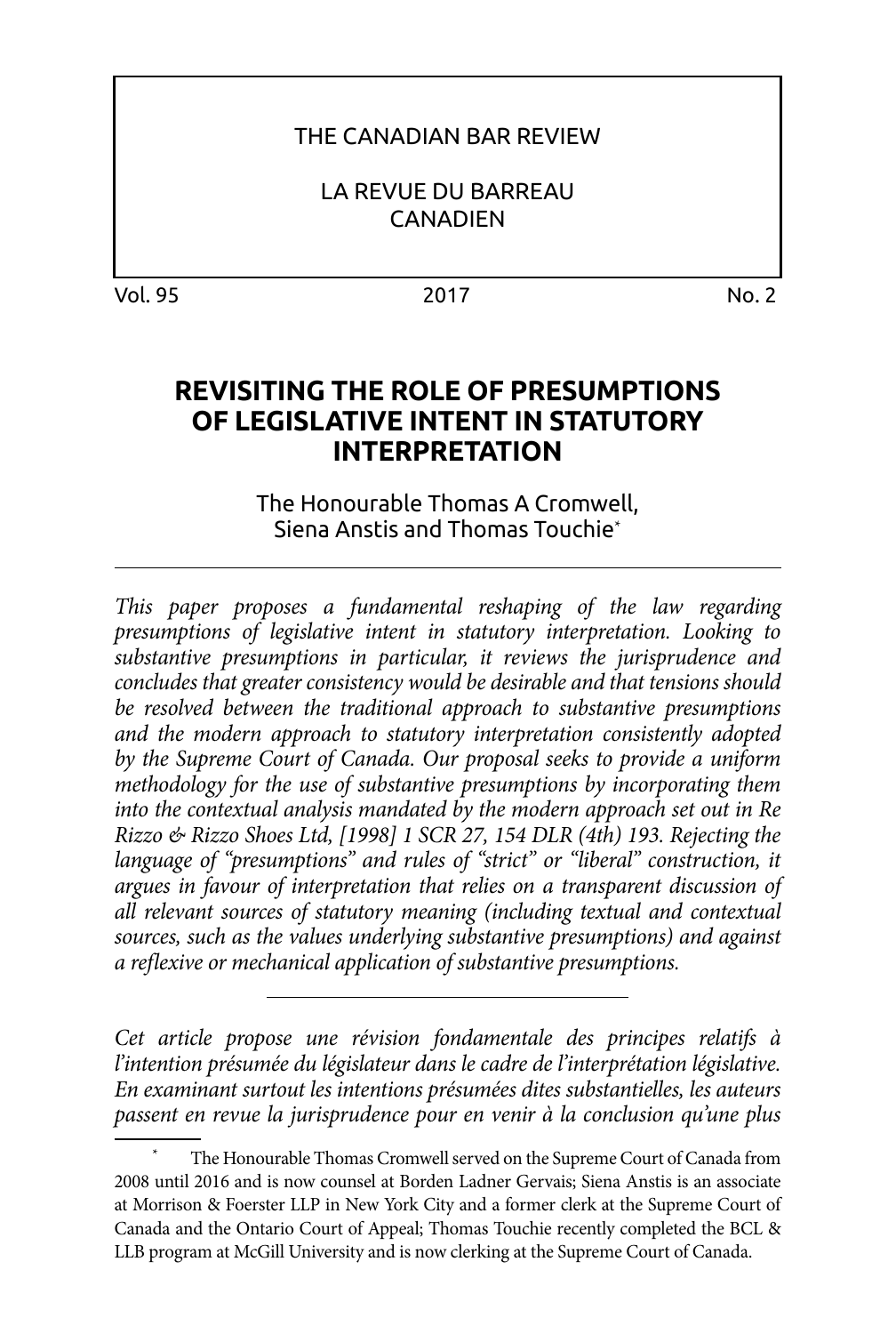*grande cohérence est souhaitable et qu'il y a lieu de régler les positions qui existent entre l'approche traditionnelle des intentions présumées substantielles et l'approche moderne de l'interprétation législative uniformément adoptée par la Cour suprême du Canada. Les auteurs cherchent à développer une méthodologie uniforme visant l'examen des intentions présumées substantielles en les incorporant à l'analyse contextuelle prescrite par l'approche moderne établie dans l'arrêt Rizzo & Rizzo Shoes Ltd (Re), [1998] 1 RCS 27, 154 DLR (4e) 193. Rejetant le « langage des intentions présumées » et les règles de l'interprétation « stricte » ou « libérale », les auteurs font état d'arguments favorisant une interprétation fondée sur une discussion ouverte de toutes les sources pertinentes permettant de dégager le sens de la loi (dont les sources textuelles et contextuelles, telles que les valeurs qui sous-tendent les intentions présumées substantielles). Ils font également part des arguments contre une application mécanique ou réflexive des intentions présumées substantielles.*

#### **Contents**

| 2. A Brief Primer on Substantive Presumptions  302                   |  |
|----------------------------------------------------------------------|--|
| 3. Substantive Presumptions in the Jurisprudence  304                |  |
| A) The Different Approaches to Substantive Presumptions  304         |  |
| B) A Case Study of the Difficult Nature of                           |  |
|                                                                      |  |
|                                                                      |  |
|                                                                      |  |
|                                                                      |  |
| B) Integrating Substantive Presumptions into the Modern Approach 316 |  |
| 1) Abandon the Language of Presumptions and                          |  |
| 2) Abandon "Super Strong" Clear Statement Rules  317                 |  |
| 3) Apply Presumptions as Part of the Modern Approach                 |  |
| 4) Only Apply the Charter Compliance Presumption in the              |  |
|                                                                      |  |

#### **1. Introduction**

This paper proposes a fundamental reshaping of the law regarding presumptions of legislative intent in statutory interpretation. Courts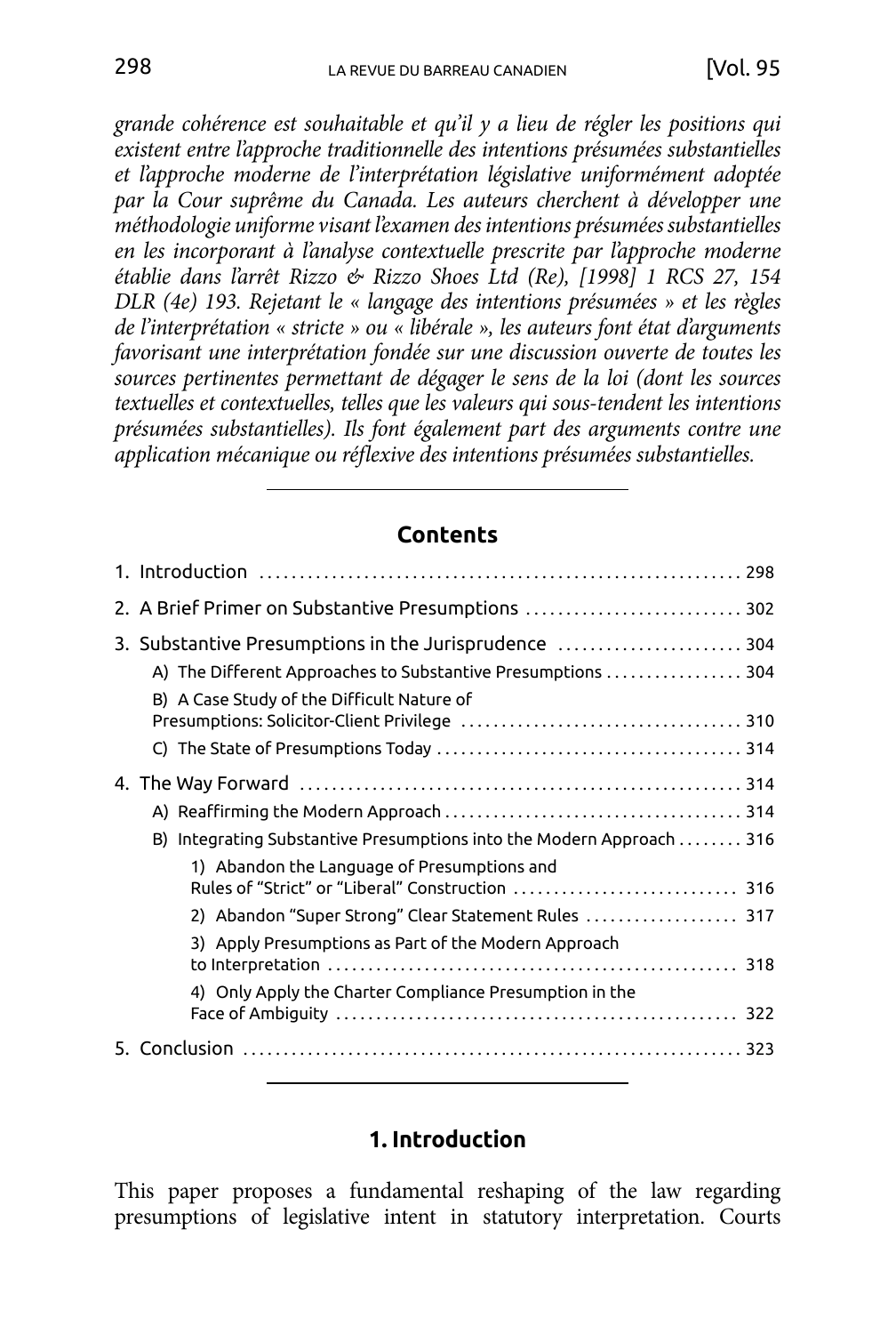have, for centuries, relied on such presumptions in their interpretation of statutory language.<sup>1</sup> Textual presumptions, such as the presumption that legislatures intend the ordinary grammatical meaning of words, provide guides to statutory meaning based on common sense expectations about how laws are drafted.<sup>2</sup> Substantive presumptions, by contrast, bring to bear on the interpretative process certain "policies and values" to which society is committed and that legislatures are assumed to have respected when enacting legislation.<sup>3</sup> Sometimes called substantive canons, these presumptions may mandate a strict or liberal construction of statutes dealing with certain subjects or they may require a clear legislative statement of contrary intent in order to be displaced.4

In Canada, two legal developments require us to fundamentally reassess the role of substantive presumptions in statutory interpretation.5 The first development is the constitutional entrenchment of fundamental rights in the *Constitution Act* of 1982, coupled with the fact that these rights and freedoms may be limited where such a need may be demonstrably justified in a free and democratic society.<sup>6</sup> This development diminishes the importance of—and perhaps undermines the legitimacy of—using judicially created presumptions of intent as a sort of quasi-constitutional protection against legislative and executive excesses. Why, it may be asked, should the democratically entrenched set of rights and freedoms require

6 *Constitution Act, 1982*, being Schedule B to the *Canada Act 1982* (UK), 1982, c 11.

<sup>1</sup> Ruth Sullivan, *Sullivan on the Construction of Statutes*, 6th ed (Markham: LexisNexis, 2014) at 481 [Sullivan, *Statutes*].

<sup>2</sup> Pierre-André Côté, Stéphane Beaulac & Mathieu Devinat, *The Interpretation of Legislation in Canada*, 4th ed (Toronto: Carswell, 2011) at 325 [Côté, Beaulac & Devinat]. Note that "textual" presumptions are not, strictly speaking, presumptions of *intent*. Rather, they are rules of interpretation premised on common-sense expectations about *how* legislatures draft statutes. Côté, Beaulac, and Devinat argue that these form part of a "systematic and logical method" that relies on a broad presumption of rationality by which legislatures are presumed to express themselves coherently and consistently. Among "textual" presumptions, the presumption of internal coherence and the presumption of consistent expression are the most common. See also Sullivan, *Statutes*, *supra* note 1 at 481.

<sup>3</sup> Sullivan, *Statutes*, *supra* note 1 at 481; Frank B Cross, *The Theory and Practice of Statutory Interpretation* (Stanford: Stanford University Press, 2009) at 96–97 [Cross]; William N Eskridge Jr, "Norms, Empiricism, and Canons in Statutory Interpretation" (1999) 66:3 U Chicago L Rev 671 at 675.

<sup>4</sup> William N Eskridge Jr, Philip P Frickey & Elizabeth Garrett, *Legislation and Statutory Interpretation*, 2nd ed (New York: Foundation Press, 2006) at 342 [Eskridge, Frickey & Garrett].

<sup>5</sup> See e.g. William N Eskridge Jr, *Dynamic Statutory Interpretation* (Cambridge, Mass: Harvard University Press, 1994) at 275 [Eskridge, *Dynamic Statutory Interpretation*]. Substantive presumptions have been criticized for rendering statutory interpretation "mechanical" and simply acting as "window dressing" for decisions that were ultimately decided on other grounds.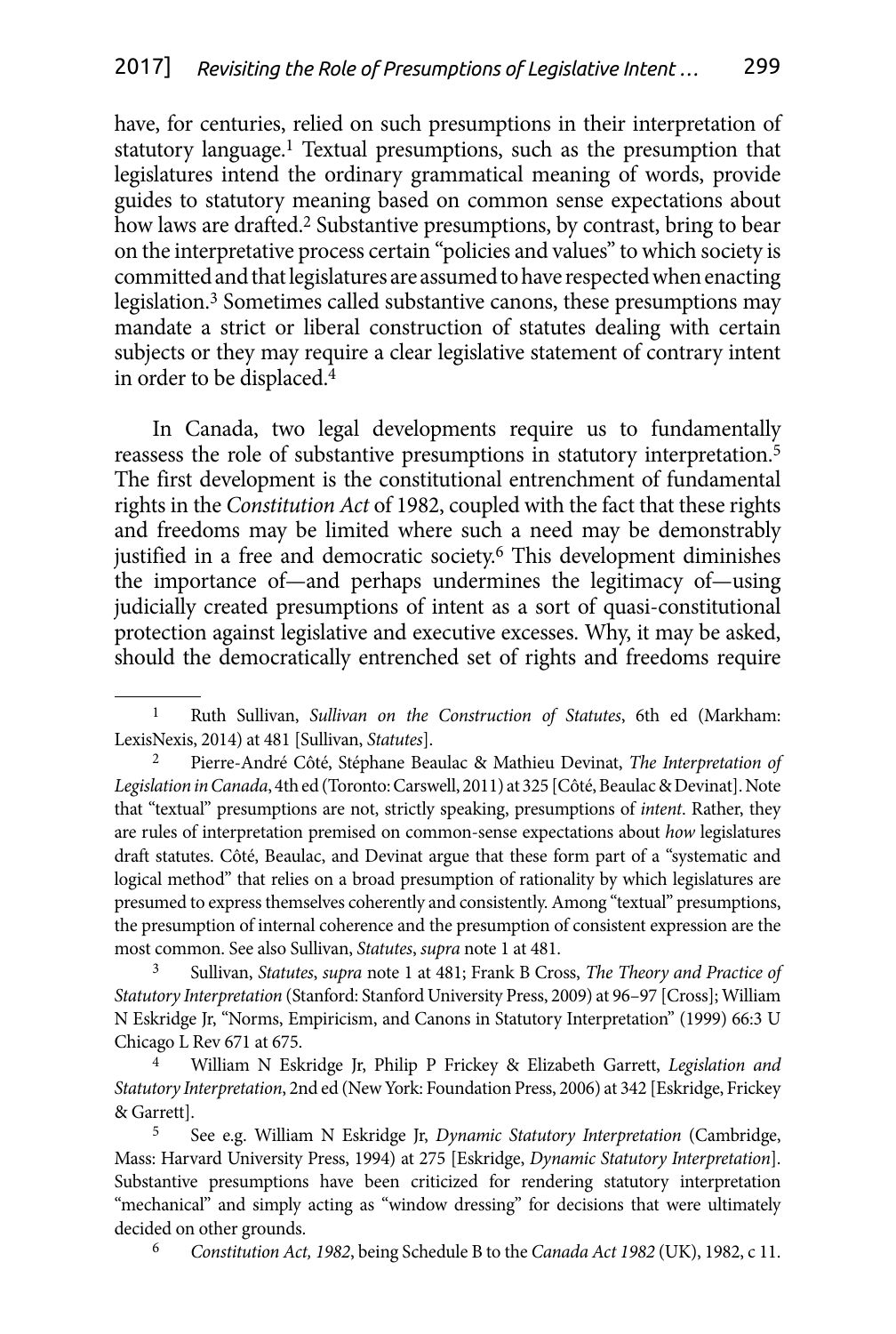supplemental protection by rules of construction? This question forms part of a *normative* critique of presumptions of legislative intent, which considers whether courts are justified in using presumptions as interpretive tools. In addition to constitutional considerations, this critique questions the validity of the underlying justification for substantive presumptions, namely by asking whether the values represented by the presumptions can truly be assumed to be in the legislature's mind at the time of drafting. Finally, this critique inquires as to whether presumptions are simply discretionary tools for judges to produce certain policy outcomes when they so desire.7

The second development is the unequivocal adoption of the "modern approach" in Canadian statutory interpretation.8 This approach mandates that "the words of an Act are to be read in their entire context and in their grammatical and ordinary sense harmoniously with the scheme of the Act, the object of the Act, and the intention of Parliament."9 In their current use, however, substantive presumptions of intent are not always congruent with this approach; applied as mandatory rules, for example, they may be used to defeat the results of this fully contextual approach. This issue forms part of the *methodological* critique of presumptions, which asks when and how presumptions of legislative intent should be used by the judiciary as well as how substantive presumptions relate to other approaches to statutory interpretation.10

In this paper, we focus primarily on this *methodological* critique and propose a new framework for the application of substantive presumptions of legislative intent. This discussion, however, is inevitably linked to the *normative* question of whether courts are justified in relying on such presumptions in the first place. While the methodological framework we propose seeks to answer the questions of when and how the courts should use presumptions, providing answers to these questions will in turn assuage some of the normative concerns that the judiciary—in using presumptions in what may appear to be an unstructured, discretionary manner—is

<sup>7</sup> John Willis, "Statute Interpretation in a Nutshell" (1938) 16:1 Can Bar Rev 1; Daniella Murynka, "Some Problems with Killing the Legislator" (2015) 73:1 UT Fac L Rev 11 [Murynka]; Cross, *supra* note 3; Eskridge, *Dynamic Statutory Interpretation*, *supra* note 5.

<sup>8</sup> *Re Rizzo & Rizzo Shoes Ltd*, [1998] 1 SCR 27, 154 DLR (4th) 193 [*Rizzo*]. The approach set out in *Rizzo* has since been adopted as the preferred approach to statutory interpretation by the Supreme Court. See e.g. *Bell ExpressVu Ltd Partnership v Rex*, 2002 SCC 42 at para 26, [2002] 2 SCR 559 [*Bell ExpressVu*]; *Ludco Enterprises Ltd v Canada*, 2001 SCC 62 at para 37, [2001] 2 SCR 1082; *R v Ulybel Enterprises Ltd*, 2001 SCC 56 at para 29, [2001] 2 SCR 867; *Alberta Union of Provincial Employees v Lethbridge Community College*, 2004 SCC 28 at para 25, [2004] 1 SCR 727. See also Sullivan, *Statutes*, *supra* note 1 at 1.

<sup>9</sup> Elmer A Driedger, *The Construction of Statutes*, 2nd ed (Toronto: Butterworths, 1983) at 87 [Driedger].

<sup>10</sup> Sullivan, *Statutes*, *supra* note 1 at 481–87; Murynka, *supra* note 7.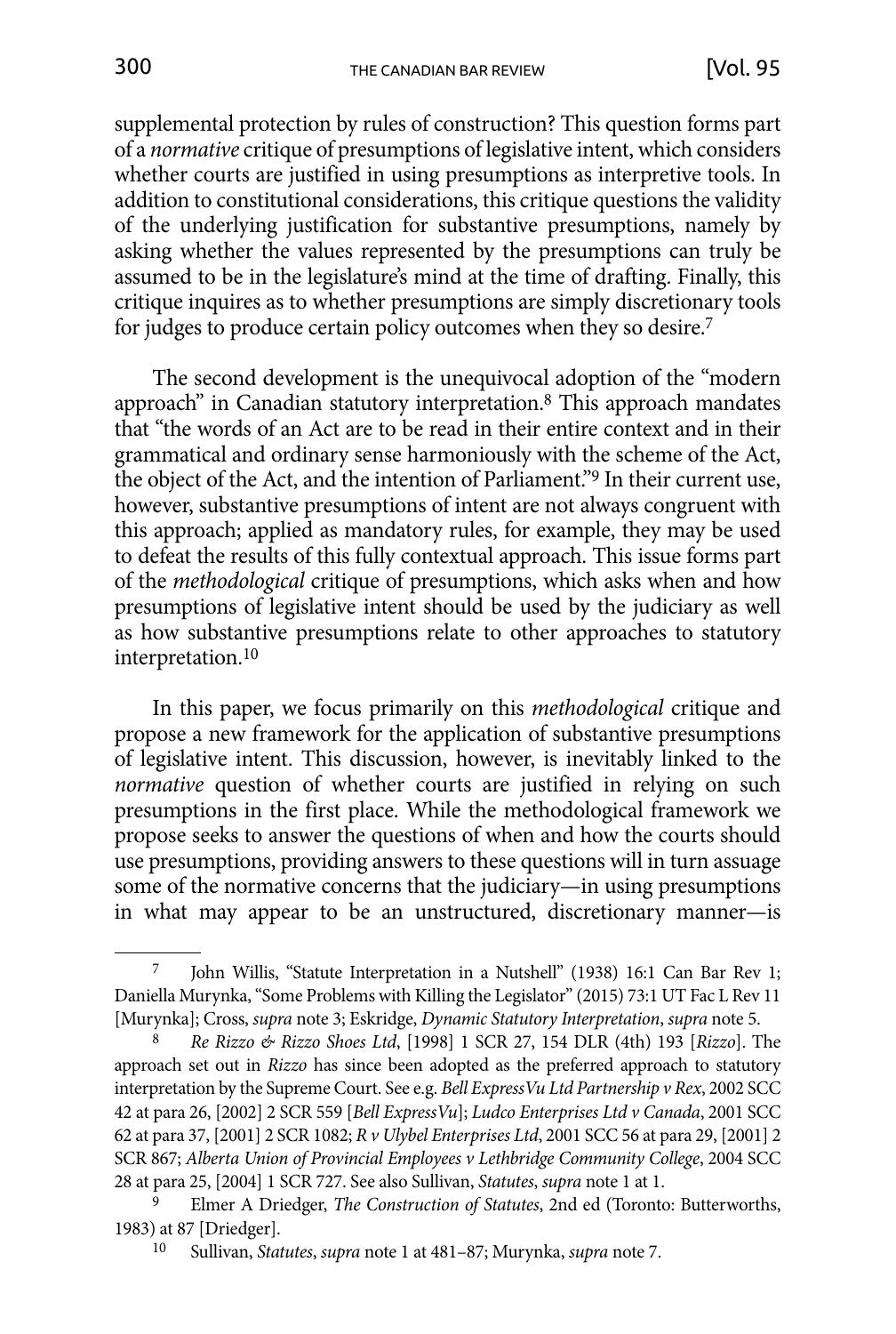usurping the role of the legislature and obscuring the real reasons for its interpretive choices.11

The goal of the changes we propose, briefly outlined below, is to ensure that statutory presumptions—and the fundamental values they represent—are considered and applied in a manner consistent with the modern approach to Canadian statutory interpretation. We suggest that this reformed methodology for the use of substantive presumptions will increase the predictability of interpretive outcomes and enhance the transparency and legitimacy of statutory interpretation.

The methodological framework we advocate may be divided into four proposals. The first is that the law should abandon the language of *presumptions* and instead speak of—and think about—*principles* of statutory interpretation. Second, these principles should be considered as part of the statutory context under the modern approach to interpretation articulated in *Re Rizzo & Rizzo Shoes Ltd*. 12 This integration of substantive presumptions into the modern approach achieves several objectives. It emphasizes that these presumptions represent values so fundamental to our democratic legal order that legislatures must be aware of them as inherent to the context in which laws are drafted. It also ensures that substantive presumptions no longer risk defeating the contextual approach to statutory interpretation repeatedly endorsed by the Supreme Court. Third, if these principles are to be seen as one of several factors within the interpretive context, then courts must not attempt to ascribe any fixed weight to the various values they represent nor treat them invariably as principles of first or last resort. Redefined as principles of interpretation *within* the statutory context, presumptions should no longer be applied based on predetermined weight; rather, the values they represent must be clearly identified, understood, and openly discussed in the context of other competing fundamental values. Fourth, and finally, our proposal maintains one exception to this approach, which is already well-established in the jurisprudence. It relates to the presumption that the legislature conforms to the *Canadian Charter of Rights and Freedoms* ("*Charter*").13 For reasons we will explain, this presumption should continue to apply only *after* a determination of genuine textual ambiguity in the language of the statutory provision. We underscore at the outset that *genuine* ambiguity refers only to those cases where a fully contextual application of the modern approach set out in *Rizzo* yields "two

<sup>11</sup> Ruth Sullivan, "Interpreting the *Criminal Code*: How Neutral Can it Be? A Comment on *R. v. McCraw*" (1989) 21:1 Ottawa L Rev 221 at 224 [Sullivan, "Interpreting the *Criminal Code*"].

<sup>12</sup> *Supra* note 8.

<sup>13</sup> *Canadian Charter of Rights and Freedoms*, Part I of the *Constitution Act, 1982*, being Schedule B to the *Canada Act 1982* (UK), 1982, c 11 [*Charter*].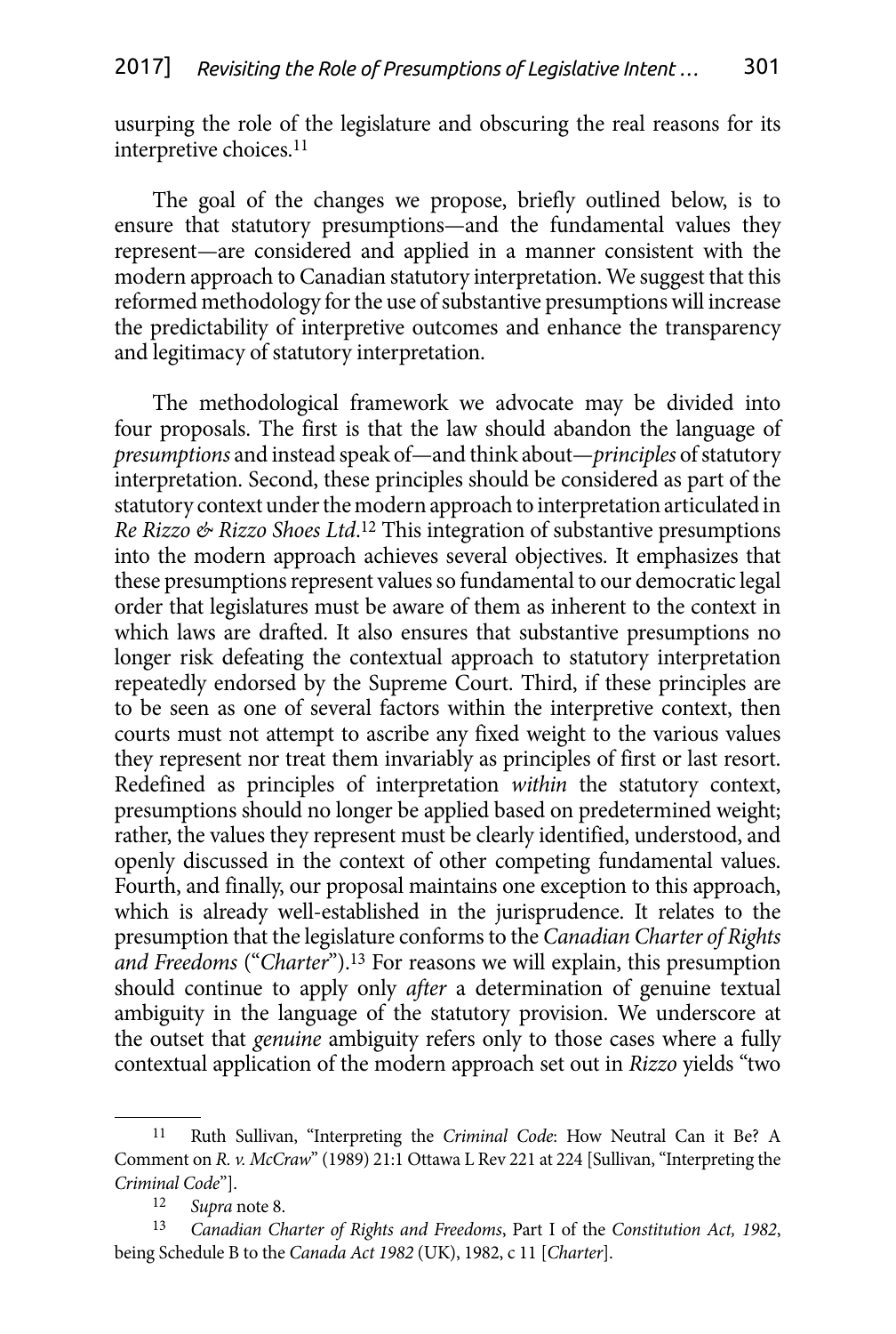<span id="page-5-0"></span>or more plausible readings, *each equally in accordance with the intentions of the statute*."14

## **2. A Brief Primer on Substantive Presumptions**

Presumptions of legislative intent are guides to statutory interpretation. They provide support for certain interpretative outcomes based on what the legislature is presumed to have intended. Faced with the task of interpreting statutory language, courts turn to substantive presumptions when certain fundamental issues or values are at play. For example, the presumption that criminal statutes require subjective *mens rea* on the part of offenders reflects the fundamental social value that the morally innocent should not be punished and incorporates it into the interpretative process.15 The assumption underlying resort to these sorts of presumptions is that the legislature intends to respect fundamental social values and policies when drafting legislation and it is therefore appropriate for courts to take them into account in interpreting statutes.16

Probably the most sophisticated Canadian judgment dealing with substantive presumptions is found in *Re Estabrooks Pontiac Buick Ltd*, where La Forest JA (as he was then) discussed how presumptions formed a sort of quasi-constitutional protection against legislative and executive excesses.17 "Legislative supremacy," he writes, "is not all there is to the *Constitution*. In determining whether a statute is just or reasonable, the courts can derive considerable assistance from the nature and origins of our political organization as a Parliamentary democracy."<sup>18</sup> Drawn from the "original foundations of our governmental organization," early presumptions provided that Parliament *could not have intended* certain outcomes absent express language.19 By establishing default interpretive rules that favoured individual rights, for example, presumptions "permitted [the courts] to exercise an important role in the protection of individual liberties even in the absence of an entrenched Bill of Rights."20

<sup>14</sup> *Bell ExpressVu*, *supra* note 8 at para 29 [emphasis in original], citing *CanadianOxy Chemicals Ltd v Canada (AG)*, [1999] 1 SCR 743 at para 14, 171 DLR (4th) 733 [*CanadianOxy*]; *Rizzo*, *supra* note 8.

<sup>15</sup> Aharon Barak, *Purposive Interpretation in Law* (Princeton: Princeton University Press, 2005) at 170–74 [Barak]; Oliver Jones, ed, *Bennion on Statutory Interpretation*, 6th ed (London, UK: LexisNexis, 2013) at 713; Daniel Greenberg, ed, *Craies on Legislation: A Practitioner's Guide to the Nature, Process, Effect and Interpretation of Legislation*, 10th ed (London, UK: Sweet & Maxwell, 2012) at 739.

<sup>16</sup> Sullivan, *Statutes*, *supra* note 1 at 8, 481; Côté, Beaulac & Devinat, *supra* note 2.

<sup>17</sup> (1982) 44 NBR (2d) 201, 144 DLR (3d) 21 (CA) [*Estabrooks* cited to NBR].

*Ibid* at 8.

<sup>19</sup> *Ibid*.

<sup>20</sup> *Ibid* at 9.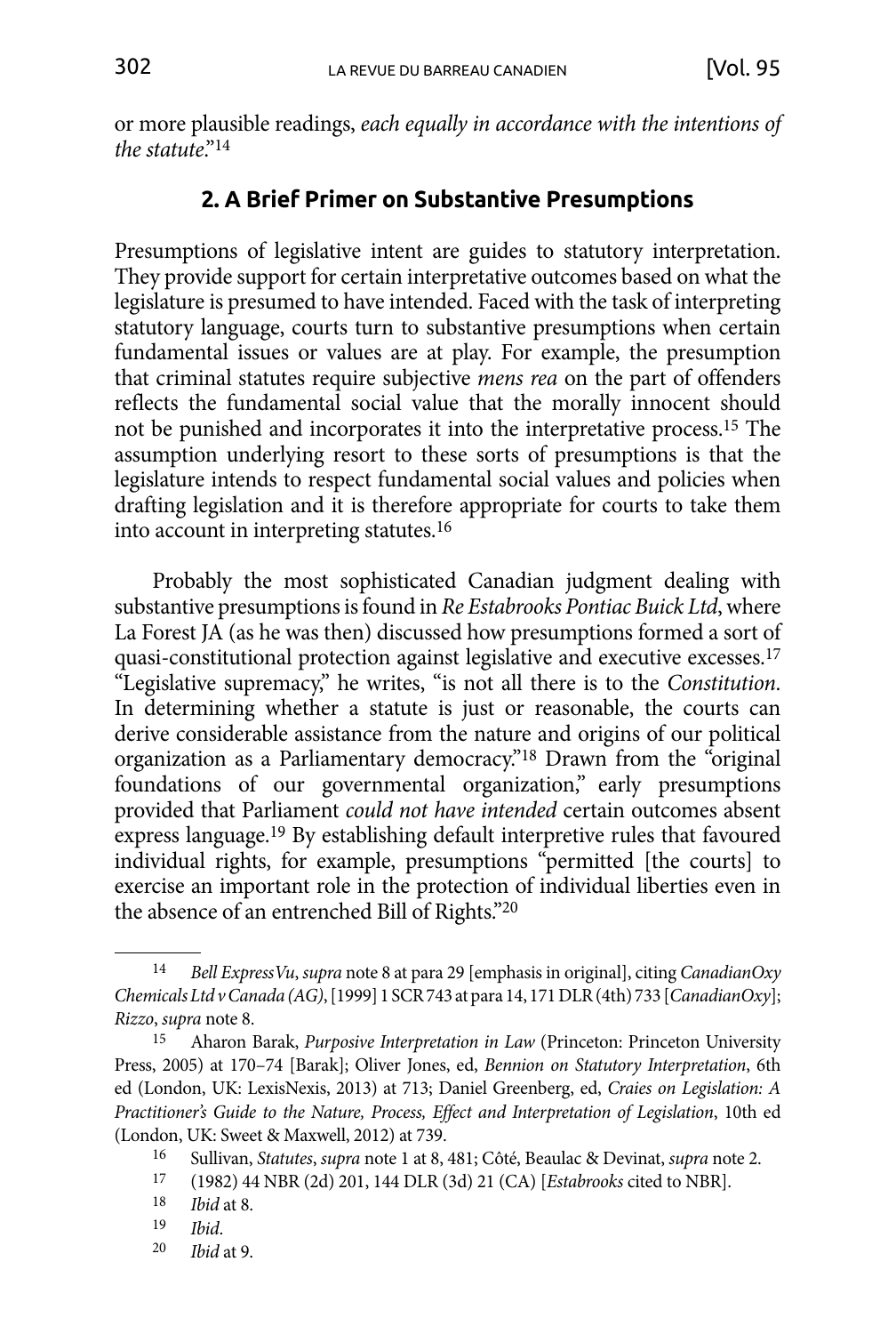A classic example is the presumption against interference with property rights. Rooted in the historical struggle of English society against the arbitrary exercise of political power, this presumption emerged at common law over the course of the eighteenth century.21 As La Forest JA described in *Estabrooks*:

Those who struggled to wrest power from the Stuart Kings and placed it in the hands of the elected representatives of the people were not of a mind to replace one despot by another. Rather they were guided by a philosophy that placed a high premium on *individual liberty* and *private property* and that philosophy continues to inform our fundamental political arrangements.<sup>22</sup>

Based on the recognized importance of individual freedom, this presumption allowed judges to interpret vague statutory language in a manner that reduced public interference with private property. Similarly, courts have protected individual rights via the presumption against retroactivity and the presumption against implied repeal<sup>23</sup> by insisting that laws that appear "to transgress our basic political understandings should be clearly expressed so as to invite the debate which is the lifeblood of Parliamentary democracy."24

There are no fixed or closed categories of substantive presumptions and new presumptions may emerge to reflect how societal preoccupations evolve.25 While there is no specific manner in which new values become presumptions of legislative intent, courts play a central role in this process by describing and affirming the existence of such presumptions through their interpretation of statutes. Derived from the protections typically afforded at common law to certain rights and values, presumptions of legislative intent can provide default rules that guide the interpretation of statutes in a manner that is respectful of these rights. As new rights and values gain social and political recognition, courts may recognize new presumptions that the legislature intends to respect.

Yet, despite this well-established tradition, the role of substantive presumptions is far from settled. One question is whether these sorts of quasi-constitutional presumptions have a role since the entrenchment of legal and human rights in the *Charter*. 26 There is a risk that presumptions may in effect short circuit the justification process permitted under section 1 of the *Charter*. 27 This concern is reflected in the jurisprudence that a

<sup>21</sup> Sullivan, *Statutes*, *supra* note 1 at 482.

<sup>22</sup> *Estabrooks*, *supra* note 17 at 8 [emphasis added].

<sup>23</sup> Sullivan, *Statutes*, *supra* note 1 at 367–79, 734–35.

<sup>24</sup> *Estabrooks*, *supra* note 17 at 9.

<sup>25</sup> Sullivan, *Statutes*, *supra* note 1 at 482; see also Barak, *supra* note 15 at 173.

<sup>26</sup> *Charter*, *supra* note 13.

<sup>27</sup> *Ibid*.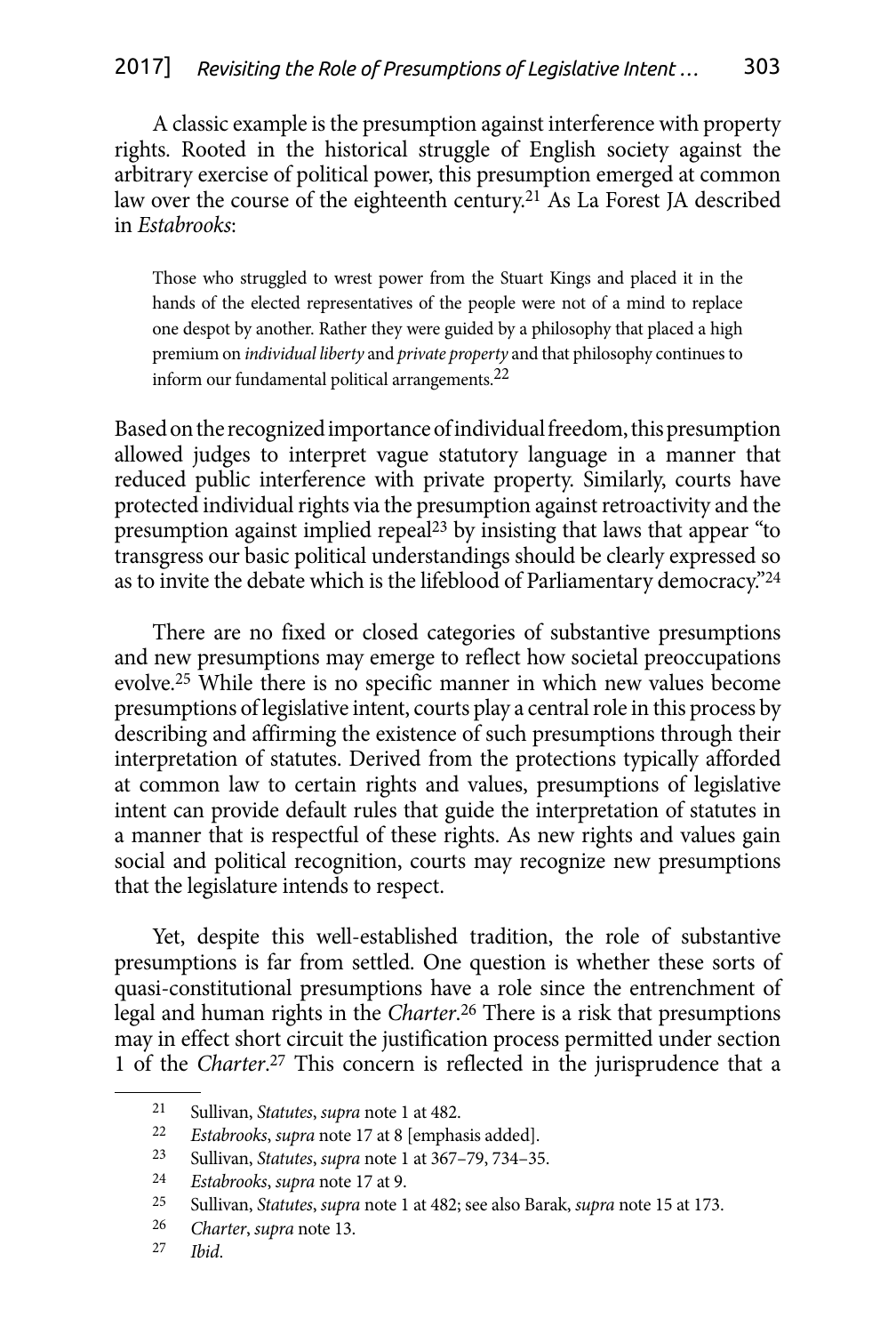<span id="page-7-0"></span>presumption of *Charter* compliance comes into play only in the event of genuine ambiguity, a point to which we later return. Without attempting a definitive resolution of the question, we observe that presumptions, if overused, may have the effect of thwarting legislative intent rather than giving effect to it. Then, there is the matter of when and how presumptions should be used, a question to which our survey of the jurisprudence revealed no definitive answer. It is to these methodological concerns that we turn to now.

## **3. Substantive Presumptions in the Jurisprudence**

## **A) The Different Approaches to Substantive Presumptions**

We propose a fundamental overhaul of the law's approach to presumptions of legislative intent. We do this because the jurisprudence is complicated and the cases are at times hard to reconcile with one another. The purposes of this section, then, are to highlight the different ways in which presumptions have been used and underscore some of the most vexing questions that have no consistent answers in the current law.

The Canadian jurisprudence shows that there are at least three different approaches to the question of when the interpreter should have resort to a presumption of legislative intent. For example, courts have referred to and applied certain presumptions as principles of "last resort". In such cases, the presumption only affects the interpretation in the event that other interpretative techniques result in a finding of ambiguity. In other situations, presumptions are applied as principles of "first resort", clear statement rules, or as "super-strong" clear statement rules. In these situations, the presumption mandates a particular interpretation unless the presumed meaning is rebutted by sufficiently clear legislation. Still other presumptions simply form part of the context to be considered under the modern approach to statutory interpretation without requiring ambiguity. In order to illustrate these varying approaches, we will briefly review some of the jurisprudence applying presumptions of legislative intent.

Consider, for example, the strict construction rule in relation to penal statutes.28 As Dickson J wrote in *Marcotte v Canada (Deputy AG)*, "[n]o authority is needed for the proposition that if real ambiguities are found, or doubts of substance arise, in the construction and application of a statute affecting the liberty of a subject, then that statute should be applied in such a manner as to favour the person against whom it is sought to be enforced."<sup>29</sup> Thus, "[i]f one is to be incarcerated, one should at least know that some Act

<sup>28</sup> See e.g. *R v Mac*, 2002 SCC 24, [2002] 1 SCR 856; *R v Levkovic*, 2013 SCC 25, [2013] 2 SCR 204.

<sup>29</sup> *Marcotte v Canada (Deputy AG)*, [1976] 1 SCR 108 at 115, 51 DLR (3d) 259.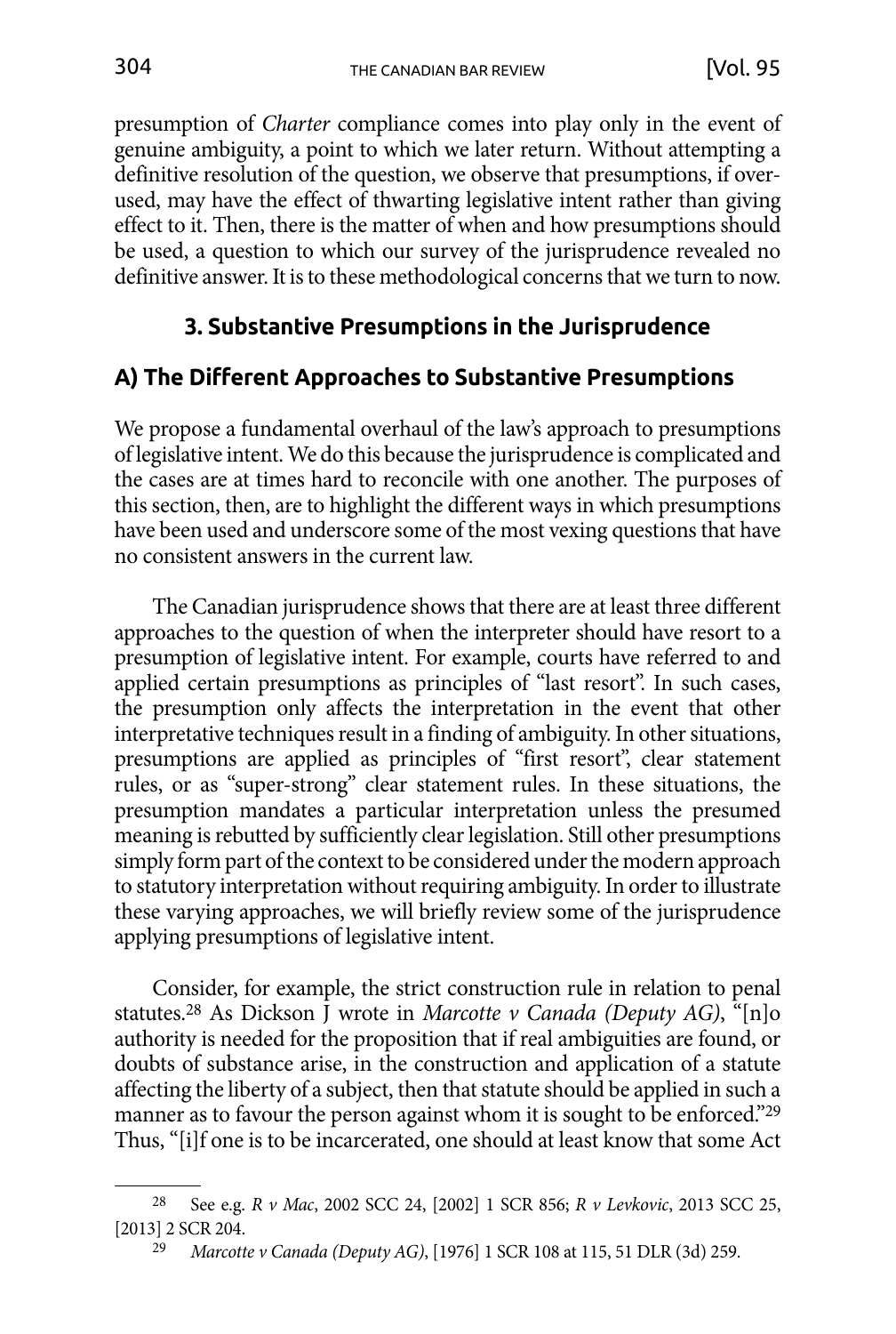of Parliament requires it in express terms, and not, at most, by implication."30 The concern here is that the public must be given fair notice of what acts or omissions could result in criminal liability.31

Following the adoption of the *Charter*, this presumption has typically been treated as one of last resort in that the presumption will apply only in the event that the modern approach results in a finding of ambiguity.32 As LeBel J noted in *R v Jaw*, this principle is one "of last resort that does not supersede a purposive and contextual approach to interpretation."33 In *Bell ExpressVu Ltd Partnership v Rex*, a case often cited for the point that presumptions apply only where there is ambiguity, the Supreme Court of Canada confirmed that the strict construction of penal statutes is a concern that arises only "where there is ambiguity as to the meaning of the provision."34

Another example is the presumption against interference with rights and vested rights, which has been framed both as a presumption that applies only in the case of ambiguity and as a clear statement rule. In its application as a clear statement rule, this presumption provides that the legislature "does not intend to abolish, limit or otherwise interfere with the rights of subjects."35 This means that legislation "designed to curtail the rights that may be enjoyed by citizens or residents" is not only subject to the rule of strict construction, but requires that the legislature must clearly evidence an intention to do so before an adverse interpretation may be adopted.36 This is what has been called a "clear statement" rule.37

In *Spooner Oils Ltd v Turner Valley Gas Conservation Board*, the Supreme Court described this presumption, noting that: "[a] legislative enactment is not to be read as prejudicially affecting accrued rights, or 'an existing status' … unless the language in which it is expressed requires such a construction."38 The Court continued: "the underlying assumption being

- 35 Sullivan, *Statutes*, *supra* note 1 at 497.
- 36 *Ibid* at 497.
- 37 Eskridge, Frickey & Garrett, *supra* note 4 at 373.
- 38 [1933] SCR 629 at 630, [1933] 4 DLR 545 [footnotes omitted].

<sup>30</sup> *Ibid*.

<sup>31</sup> Sullivan, *Statutes*, supra note 1 at 492.

<sup>32</sup> Stéphane Beaulac, "Commentaire : Les dommages collatéraux de la Charte canadienne en interprétation législative" (2007) 48:4 C de D 751. See also *R v Hasselwander*, [1993] 2 SCR 398, 152 NR 247. *Charter*, *supra* note 13.

<sup>33</sup> 2009 SCC 42, [2009] 3 SCR 26 at para 38 [*Jaw*]. We note that the comments by LeBel J regarding the presumption of restrictive interpretation of penal statutes were made in *obiter* as the interpretation issue in *Jaw* concerned a jury charge rather than statutory language.

<sup>34</sup> *Supra* note 8 at para 28.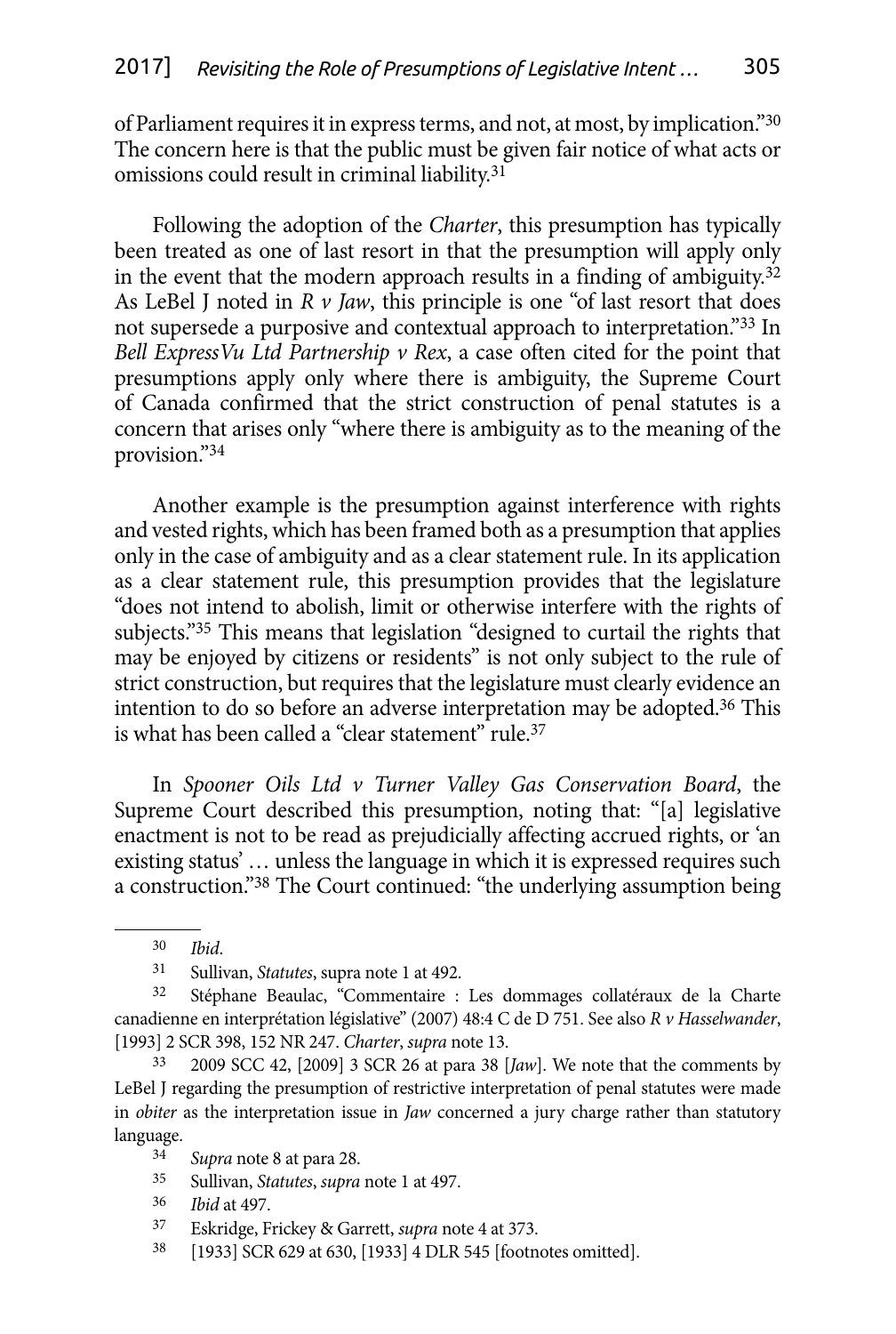that, when Parliament intends prejudicially to affect such rights or such a status, it declares its intention expressly, unless, at all events, that intention is plainly manifested by unavoidable inference."39 In *Morguard Properties Ltd v Winnipeg (City of)*, Estey J similarly observed that "courts require that, in order to adversely affect a citizen's right, whether as a taxpayer or otherwise, the Legislature must do so expressly."40 Thus, "the courts must look for express language in the statute before concluding that these rights have been reduced."41

Conversely, this presumption has also been framed as a presumption of last resort that applies only where ambiguity arises. In *Gustavson Drilling (1964) Ltd v MNR*, Dickson J noted:

The presumption that vested rights are not affected unless the intention of the legislature is clear applies whether the legislation is retrospective or prospective in operation … This presumption, however, only applies where the legislation is in some way ambiguous and reasonably susceptible of two constructions.<sup>42</sup>

Similarly, in *NAV Canada v Wilmington Trust Co*, the Supreme Court, in considering whether the presumption against interference with private rights applied, noted that "only if a provision is ambiguous (in that after full consideration of the context, multiple interpretations of the words arise that are equally consistent with Parliamentary intent), is it permissible to resort to interpretive presumptions such as 'strict construction'."43 Thus, while the court determines whether the legislature used sufficiently express language to rebut the presumption in drafting the statute, this consideration arises only after an initial finding of ambiguity.

One year before the *NAV Canada* decision, however, the Supreme Court suggested that the strict application of a requirement of ambiguity before applying the presumption against interference with vested rights should be relaxed.44 In *Dikranian v Quebec*, Bastarache J observed that "[i]n the past, this Court has stressed that the presumption against interference with vested rights could be applied only if the relevant legislation were ambiguous, that is, reasonably susceptible of two constructions."45 Bastarache J went on to note that this statement should be "qualified" and that "care must be taken not to get caught up in the last vestiges of the literal

- 43 2006 SCC 24 at para 84, [2006] 1 SCR 865 [*NAV Canada*].
- 44 *Dikranian v Quebec (AG)*, 2005 SCC 73 at paras 35–36, [2005] 3 SCR 530.
- 45 *Ibid* at para 35.

<sup>39</sup> *Ibid* at 638.

<sup>40</sup> [1983] 2 SCR 493 at 509, 3 DLR (4th) 1.

<sup>41</sup> *Ibid*.

<sup>42</sup> [1977] 1 SCR 271 at 282, 66 DLR (3d) 449.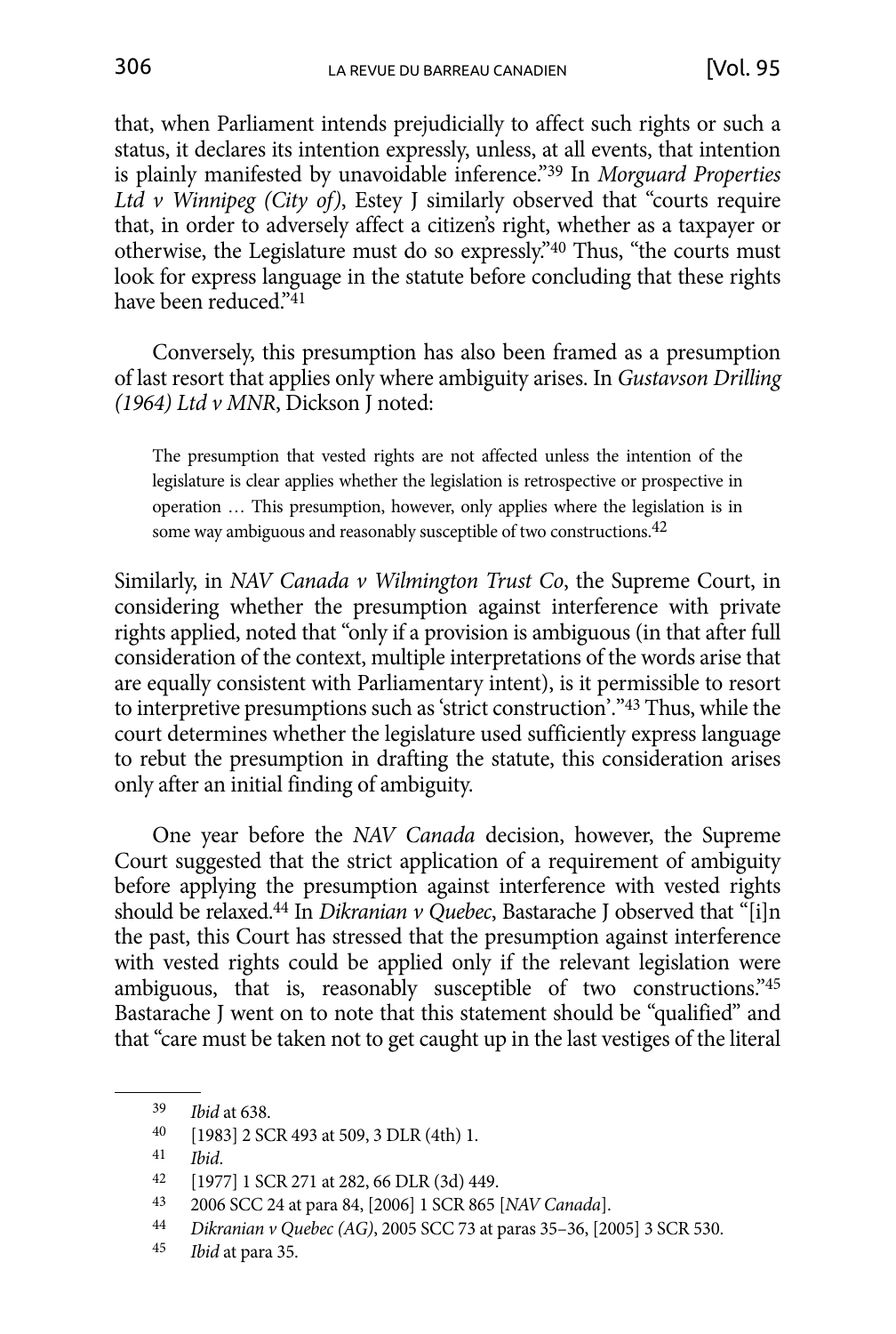approach to interpreting legislation."46 He further noted that "[s]ince the adoption of the modern approach to statutory interpretation, this Court has stated time and time again that the 'entire context' of a provision must be considered to determine if the provision is reasonably capable of multiple interpretations."47 *Dikranian*, then, introduces an alternative approach to the application of presumptions of legislative intent in our brief review. This approach suggests that presumptions should be considered as part of the contextual considerations that arise under the modern approach to statutory interpretation rather than being relegated to principles of "last resort''.

There are other examples of presumptions being treated as part of the overall legislative context in applying the modern approach. One is the presumption of compliance with international obligations, a "wellestablished principle of statutory interpretation that legislation will be presumed to conform to international law."48 This presumption is predicated on the judicial policy that courts will seek to avoid interpreting domestic law in a way that violates international obligations, "unless the wording of the statute clearly compels that result."<sup>49</sup> The Supreme Court of Canada has consistently found that this presumption plays an important role in the broader interpretive context in the exercise of statutory interpretation rather than being relegated to a principle of last resort—only applying where there is strict ambiguity in the statutory language.

For example, in *National Corn Growers Association v Canada (Import Tribunal)*, Gonthier J applied this presumption and noted:

In interpreting legislation which has been enacted with a view towards implementing international obligations … it is reasonable for a tribunal to examine the domestic law in the context of the relevant agreement to clarify any uncertainty. Indeed where the text of the domestic law lends itself to it, one should also strive to expound an interpretation which is consonant with the relevant international obligations.<sup>50</sup>

Importantly, Gonthier J noted: "more specifically, it is reasonable to make reference to an international agreement at the very outset of the inquiry to determine if there is any ambiguity, even latent, in the domestic

<sup>46</sup> *Ibid* at para 36.

<sup>47</sup> *Ibid*.

<sup>48</sup> *R v Hape*, 2007 SCC 26 at para 53, [2007] 2 SCR 292 [*Hape*]. For a critical discussion of this particular presumption, see Stéphane Beaulac, "International Law Gateway to Domestic Law: Hart's 'Open Texture', Legal Language and the Canadian Charter" (2012) 46:3 RJT 443 at 479–84 [Beaulac, "International Law"].

<sup>49</sup> *Hape*, *supra* note 48 at para 53.

<sup>50</sup> *National Corn Growers Association v Canada (Import Tribunal)*, [1990] 2 SCR 1324 at 1371, 74 DLR (4th) 449.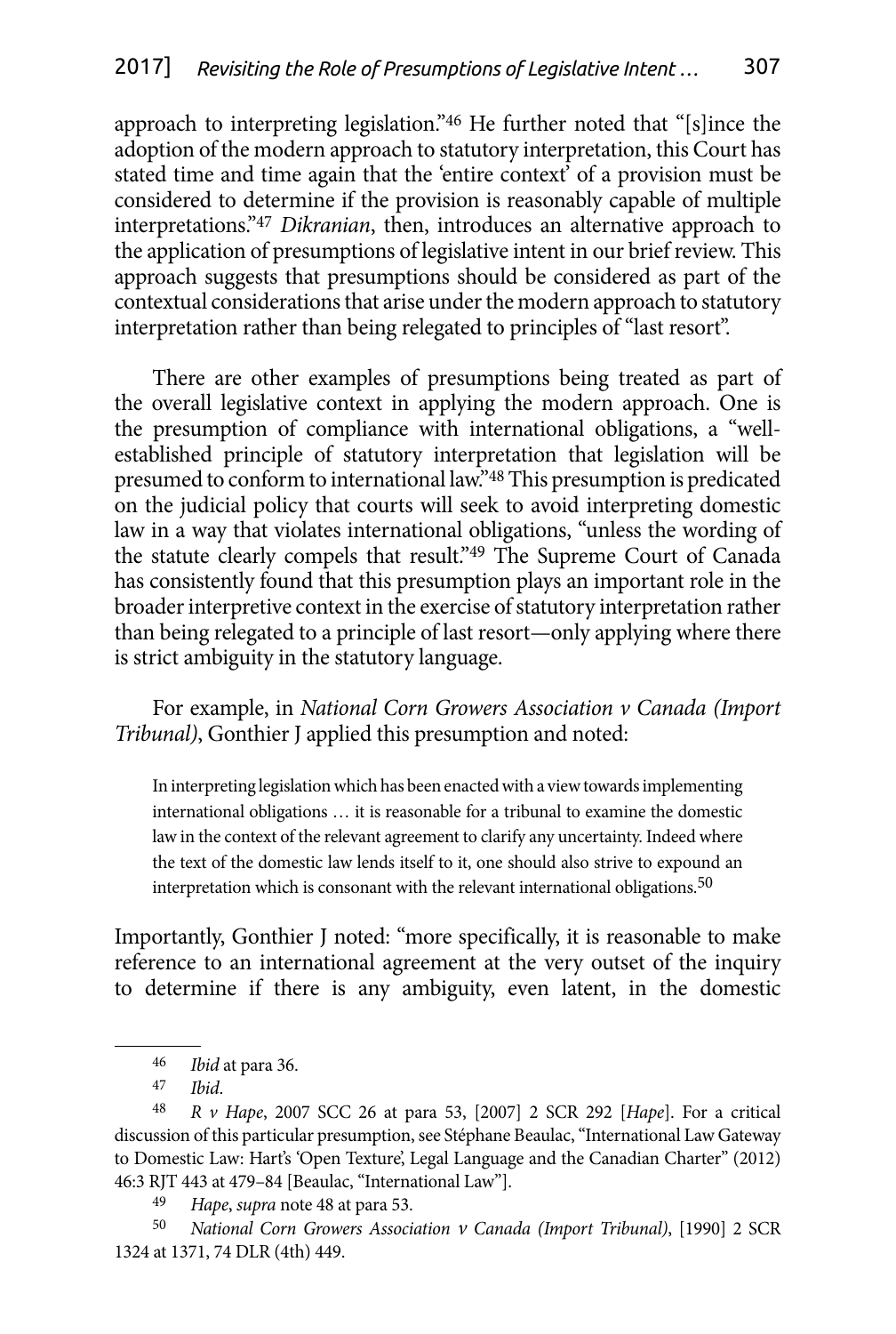legislation."51 Gonthier J specifically rejected the "suggestion that recourse to an international treaty is only available where the provision of the domestic legislation is ambiguous on its face."<sup>52</sup>

In *Baker v Canada (Minister of Citizenship and Immigration)*, L'Heureux-Dubé J also considered the role of international law in determining whether the best interests of the child was a primary consideration in an application for humanitarian and compassionate relief.<sup>53</sup> On the impact of international law, L'Heureux-Dubé J noted that while the *Convention on the Rights of the Child* had not been implemented by Parliament, it nevertheless played a role in the analysis.54 She observed: "Nevertheless, the values reflected in international human rights law may help inform the contextual approach to statutory interpretation and judicial review."55 Citing Ruth Sullivan, L'Heureux-Dubé J noted that "'[t]he legislature is presumed to respect the values and principles enshrined in international law, both customary and conventional. These constitute a part of the legal context in which legislation is enacted and read. *In so far as possible, therefore, interpretations that reflect these values and principles are preferred*.'"56 In this way, the majority decision in *Baker* clearly considers the values underlying the presumption of compliance with international norms as "being part of the context of adoption and of application of domestic legislation."57

More recently, in *R v Hape*, LeBel J observed that this presumption forms a part of the initial inquiry into the meaning of the legislative language.58 He noted that there were two aspects to this presumption. The first aspect is the presumption that the legislature acted "in compliance with Canada's obligations as a signatory of international treaties and as a member of the international community."<sup>59</sup> Thus, "[i]n deciding between possible interpretations, courts will avoid a construction that would place Canada in breach of those obligations."60 The second aspect is the presumption "that the legislature is presumed to comply with the values and principles

53 [1999] 2 SCR 817, 174 DLR (4th) 193 [*Baker*].

54 *Ibid*; *Convention on the Rights of the Child*, 20 November 1989, Can TS 1992 No 3, 28 ILM 1456 (entered into force 2 September 1990).

55 *Baker*, *supra* note 53 at para 70.

56 Ruth Sullivan, *Driedger on the Construction of Statutes*, 3rd ed (Toronto: Butterworths, 1994) at 330, cited in *Baker*, *supra* note 53 at para 70 [emphasis added (by L'Heureux-Dubé J)].

57 Beaulac, "International Law" *supra* note 48 at 475.

58 *Supra* note 48 at para 53.

59 *Ibid*.

60 *Ibid*.

<sup>51</sup> *Ibid*.

<sup>52</sup> *Ibid*.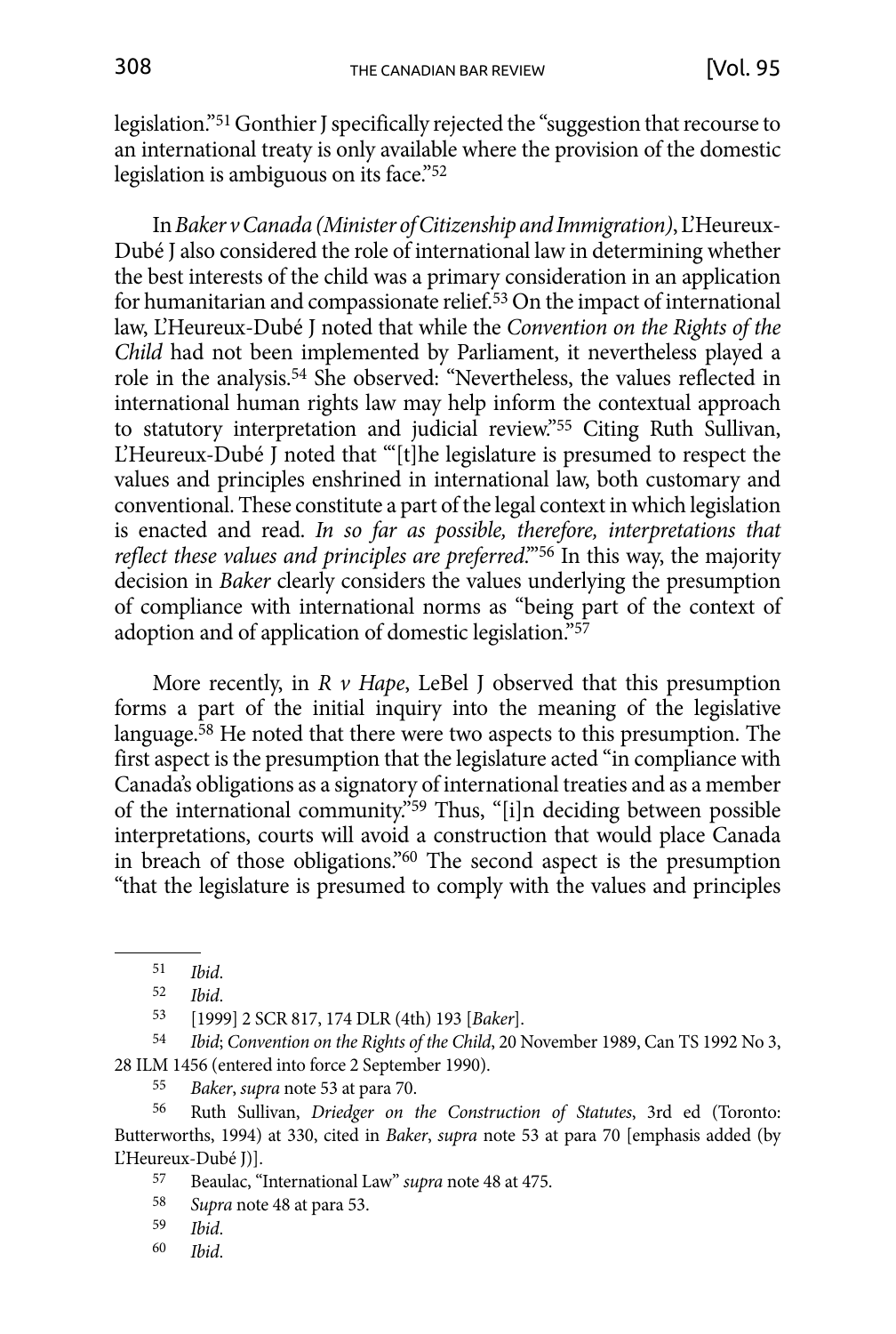of customary and conventional international law."61 It is understood that "*[t]hose values and principles form part of the context in which statutes are enacted*, and courts will therefore prefer a construction that reflects them."62 At the same time, the presumption is rebuttable, as "Parliamentary sovereignty requires courts to give effect to a statute that demonstrates an unequivocal legislative intent to default on an international obligation."63

A final example of a presumption being considered as part of the overall context is the presumption of subjective *mens rea*. This presumption embodies the principle that the legislature intends for crimes to have a subjective *mens rea* as an element of the crime.<sup>64</sup> As Sopinka J observed in  $R \nu$  *DeSousa*, "[i]t is axiomatic that in criminal law there should be no responsibility without personal fault."65 He continued: "The criminal law is based on proof of personal fault and this concept is jealously guarded when a court is asked to interpret criminal provisions, especially those with potentially serious penal consequences."66 In *R v ADH*, a majority of the Court explained that this presumption "sets out an important value underlying our criminal law", namely "that the morally innocent should not be punished."67

 While it is clear that the presumption does not depend on ambiguity for its operation, it remains unclear whether the presumption is one of first resort or whether it is simply part of the context that needs to be taken into account in interpreting the legislation. In *DeSousa*, for example, Sopinka J observed that "a provision should not be interpreted to lack any element of personal fault unless the statutory language mandates such an interpretation in clear and unambiguous terms."68 This approach suggested that the presumption will govern the outcome of the interpretation unless there is a clear intent otherwise, making it a principle of "first resort". Conversely, the majority in *ADH* indicated that the presumption applied as part of the interpretative context under the modern approach to statutory interpretation. The majority observed that presumptions of legislative intent "*form part of the enactment's context*, as they reflect ideas which can be assumed to have been both present in the mind of the legislature and sufficiently current as to render their explicit mention unnecessary."69 It is for this reason that "Parliament must be understood to know that this presumption will likely

Ibid.

65 [1992] 2 SCR 944 at 956, 95 DLR (4th) 595 [*DeSousa*].

- 67 2013 SCC 28 at para 27, [2013] 2 SCR 269 [*ADH*].
- 68 *DeSousa*, *supra* note 65 at 956.
- 69 *ADH*, *supra* note 67 at para 26 [emphasis added].

<sup>61</sup> *Ibid*.

<sup>62</sup> *Ibid* [emphasis added].

<sup>64</sup> Sullivan, *Statutes*, *supra* note 1 at 515.

<sup>66</sup> *Ibid* at 957.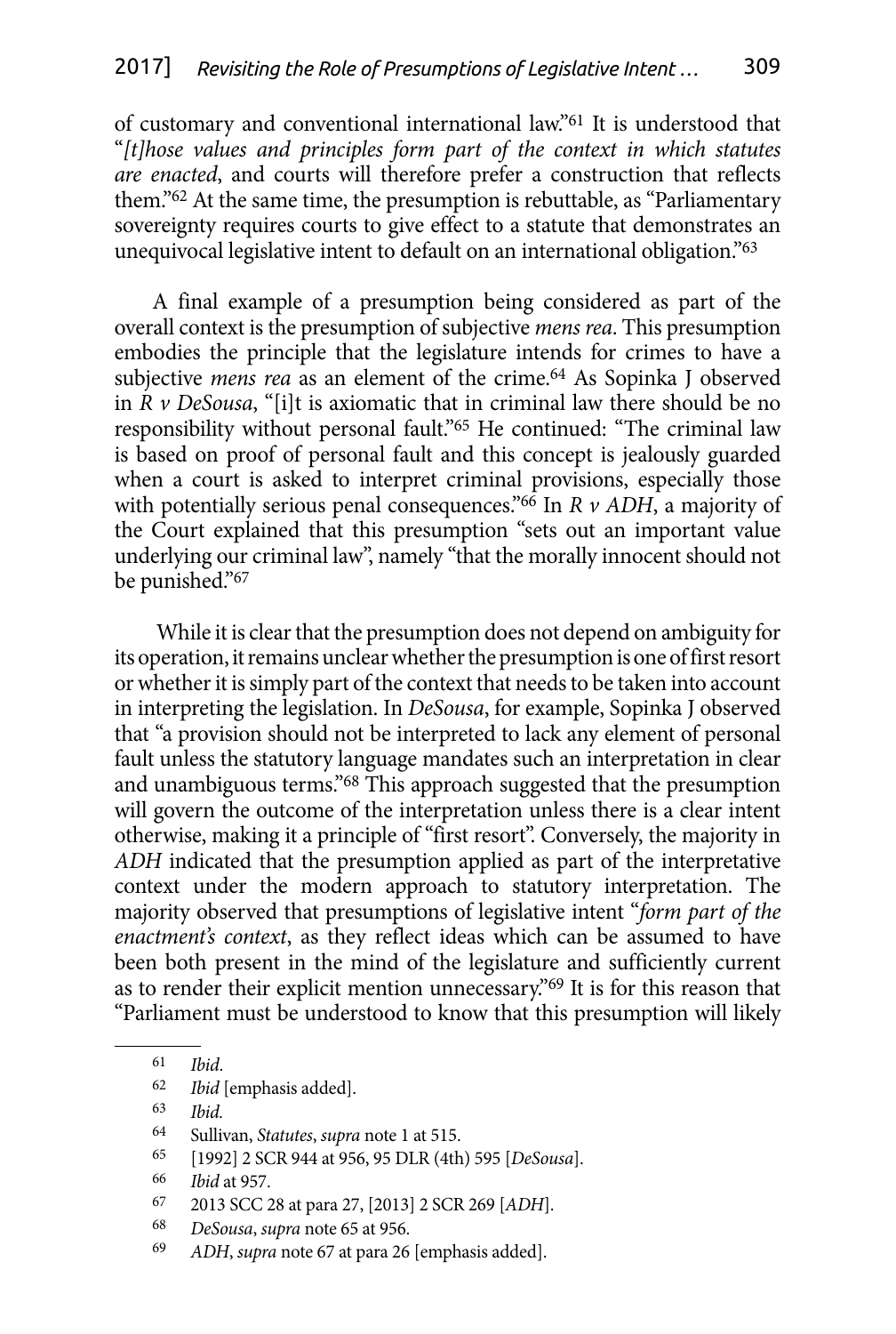<span id="page-13-0"></span>be applied unless some contrary intention is evident in the legislation."70 Thus, the presumption of subjective fault "*forms part of the context which the modern approach requires to be considered*" and therefore requires no initial finding of ambiguity in order to apply.71

## **B) A Case Study of the Difficult Nature of Presumptions: Solicitor-Client Privilege**

Adding yet another layer of complexity, certain substantive presumptions may be thought of as "super strong clear statement rules" because they require a high degree of legislative clarity before a court should conclude that the legislature had anything other than the presumed intention. Such presumptions provide strong protection for the values that inspire them. Their unintended consequence, however, is to cast doubt on both the level of clarity required before the presumption is displaced and on the relationship between presumptions and the modern approach.

Solicitor-client privilege is an interesting example of these challenges. The presumption that the legislature does not intend to abrogate solicitorclient privilege may be understood as a "super-clear" statement rule, in that the Court has specifically required "'clear, precise and unequivocal language'" before that intention is attributed to the legislature.72 In analyzing the jurisprudence of the Court applying this presumption, a number of important conclusions can be drawn on the manner in which presumptions are being applied.

The presumption regarding solicitor-client privilege started as a rule of strict construction. In *Descôteaux v Mierzwinski*, the Supreme Court wrote that "[u]nless the law provides otherwise, when and to the extent that the legitimate exercise of a right would interfere with another person's right to have his communications with his lawyer kept confidential, the resulting conflict should be resolved in favour of protecting the confidentiality."73 Similarly, in *Pritchard v Ontario (Human Rights Commission)*, the Court observed that "[l]egislation purporting to limit or deny solicitor-client privilege will be interpreted restrictively" and cannot be abrogated by inference.74

<sup>70</sup> *Ibid*.

<sup>71</sup> *Ibid* at para 28 [emphasis added].

<sup>72</sup> *Canada (Privacy Commissioner) v Blood Tribe Department of Health*, 2008 SCC 44 at para 26, [2008] 2 SCR 574 [Blood Tribe].

<sup>73</sup> [1982] 1 SCR 860 at 875, 41 DLR (3d) 590.

<sup>74</sup> *Pritchard v Ontario (Human Rights Commission)*, 2004 SCC 31 at para 33, [2004] 1 SCR 809. See also *Lavallee v Canada (AG)*, 2002 SCC 61 at para 18, [2002] 3 SCR 209.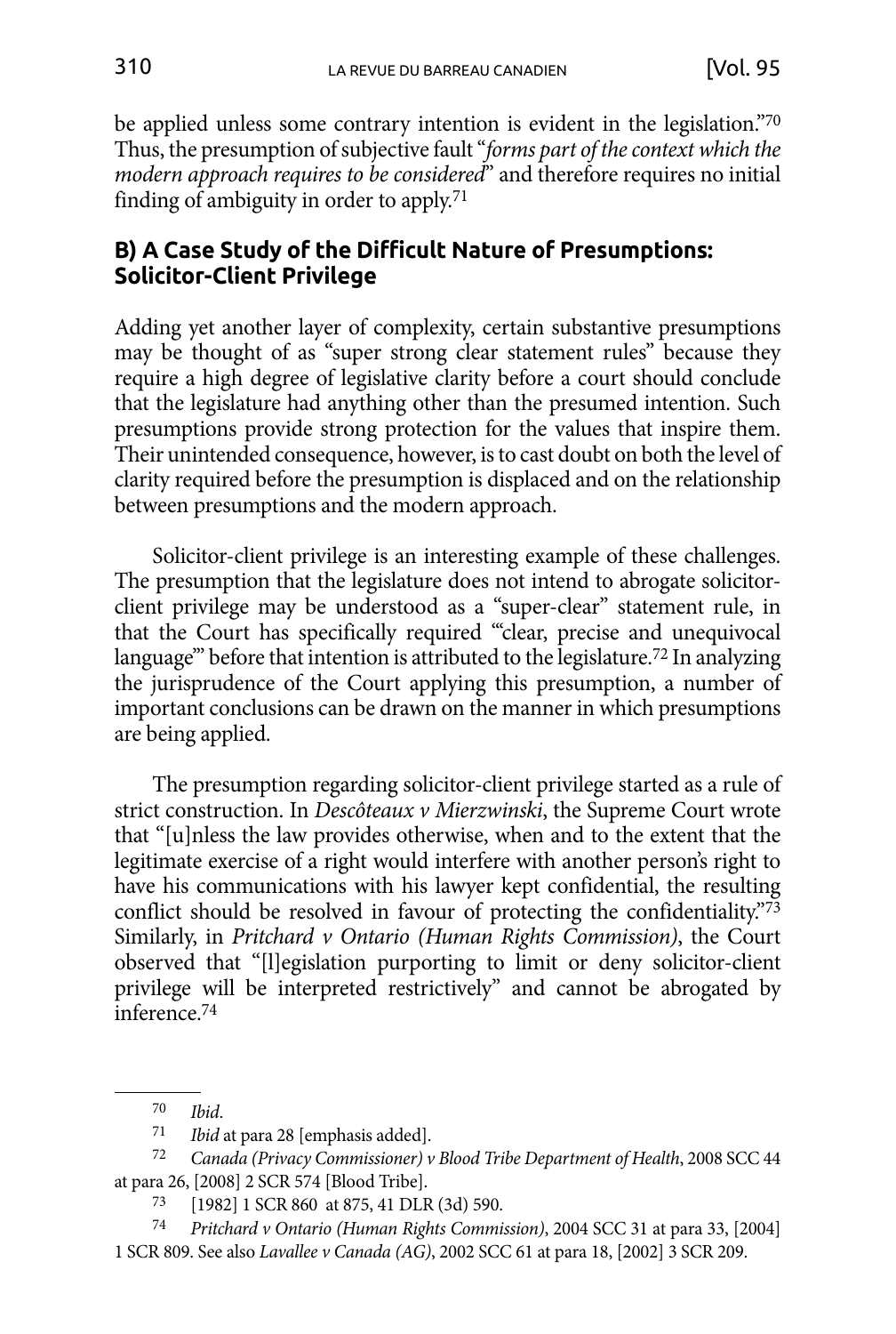The progression towards a super strong clear statement rule began in earnest in *Canada (Privacy Commissioner) v Blood Tribe Department of Health*. 75 Writing for the Court, Binnie J explained that the presumption against abrogation of solicitor-client privilege gives effect to the fact that "[s]olicitor-client privilege is fundamental to the proper functioning of our legal system."76 The presumption is thus intended to protect "this fundamental policy of the law."77 Binnie J affirmed the principles enunciated in prior cases, namely that "legislative language that may (if broadly construed) allow incursions on solicitor-client privilege must be interpreted restrictively. The privilege cannot be abrogated by inference. Open-textured language governing production of documents will be read *not* to include solicitor-client documents."78 He further wrote that "express words" are required for a regulator or other statutory official to "pierce" the privilege and that "[s]uch clear and explicit language [did] not appear in [the legislation at issue]."79

It is worth noting that the Court applied this presumption against abrogation without a requirement that there be ambiguity in the law, but also specifically adopted the submission of the Attorney General of Canada that a full contextual analysis supported the conclusion that no abrogation of the privilege was intended. In some respects, it seems that the presumption of legislative intent has been applied as a principle of first resort—without consideration for the modern approach to statutory interpretation. At the same time, Binnie J raised and dismissed a number of contextual indicators usually considered a part of the modern approach to statutory interpretation in finding that privilege was not abrogated.

The Supreme Court applied and further developed the *Blood Tribe*  principle in three recent decisions. In *MNR v Thompson*, the Court specified that contextual factors such as legislative history and statutory context could "provide supporting context where the language of the provision is already sufficiently clear" to establish that there is an intent to abrogate solicitorclient privilege.80 Thus, this presumption seems to continue to apply as a super-clear statement rule, with the modern approach only applicable to reinforce the conclusion that the statutory language itself is sufficiently express to override the presumption. In this sense, rather than apply as a tool for determining whether language is express in the first place, the modern approach merely functions as a backup consideration to buttress a predetermined outcome. In the recent cases of *Lizotte v Aviva Insurance Co*

80 2016 SCC 21 at para 25, [2016] 1 SCR 381.

<sup>75</sup> *Blood Tribe*, *supra* note 72.

<sup>76</sup> *Ibid* at para 9.

<sup>77</sup> *Ibid* at para 11.

<sup>78</sup> *Ibid* [emphasis in original].

<sup>79</sup> *Ibid* at para 2.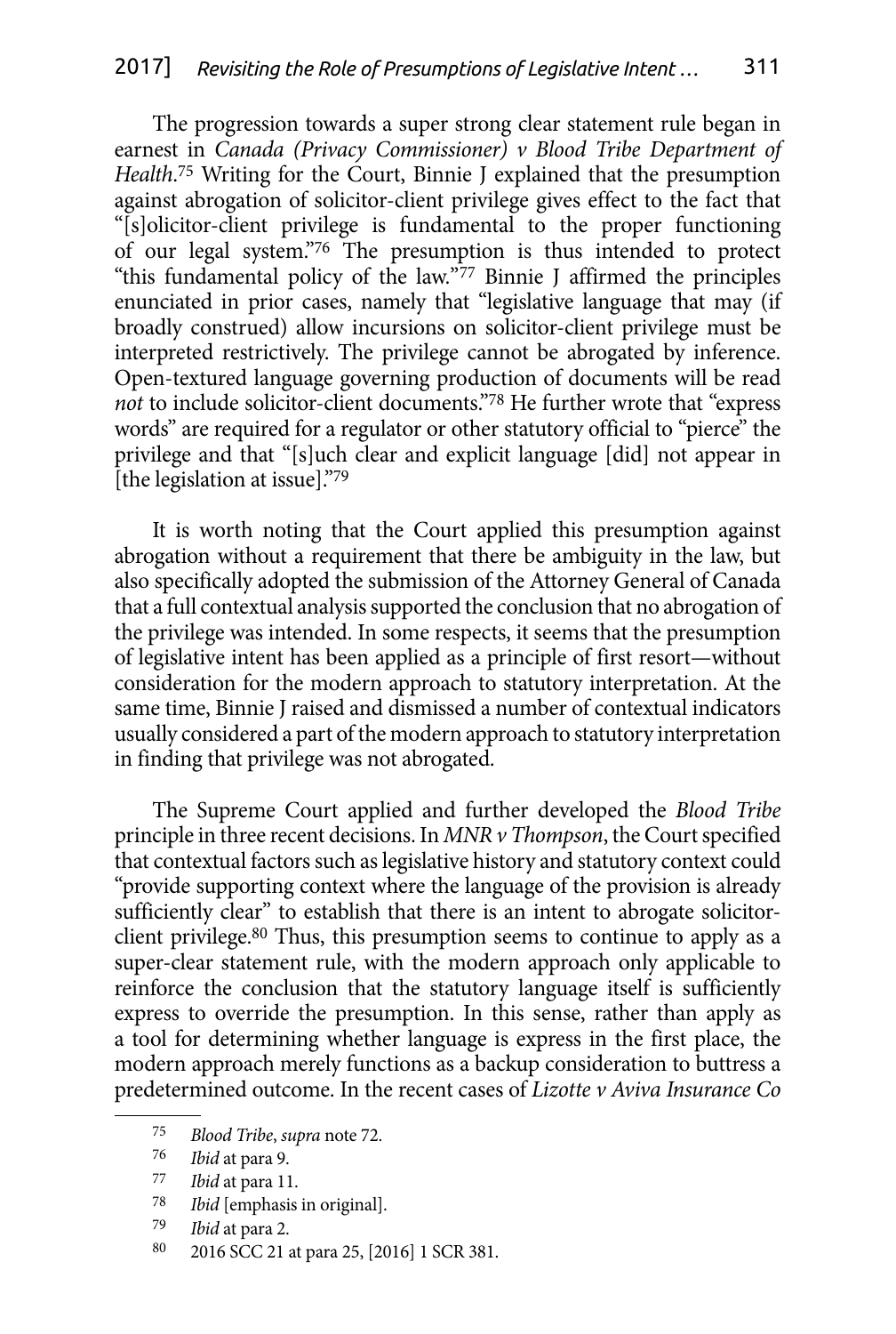*of Canada* and *Alberta (Information and Privacy Commissioner) v University of Calgary*, however, the Court affirmed the pre-eminence of the modern approach in no uncertain terms.81 In the former case, the Court extended the *Blood Tribe* super strong clear statement rule to the question of whether legislation abrogates litigation privilege.82

Four conclusions can be drawn from this review of the jurisprudence. They are illustrative in that they support our argument in favor of integrating presumptions into the modern approach.

First, the presumption that the legislature does not intend to abrogate solicitor-client privilege (or litigation privilege) applies even in the absence of ambiguity. The Court appears to have adopted this approach given the recognised importance of the values at play. Yet the jurisprudence does not explain why some other presumptions that reflect other important values apply only in the presence of ambiguity.

Second, solicitor-client privilege is an example of a "super-strong" clear statement rule that adds another degree of complexity to the various ways that presumptions have been applied. The various descriptions in *Blood Tribe* of the required degree of clarity were understood in *Lizotte* and *Information Commissioner* as requiring that a provision be "clear, explicit and unequivocal."83 This means that some presumptions, including solicitor-client privilege, will require clearer language from the legislature in order to be rebutted, while with others, language of a less exacting standard will suffice.

This conclusion raises its own set of questions regarding any attempt to ascribe *prima facie* "weight" or "clarity requirements" to substantive presumptions. For example, one could interpret the jurisprudence as setting out different degrees of intensity with respect to each presumption. In this view, the jurisprudence suggests that some presumptions are rebutted only where the text is clear while others are rebutted only where the text is very clear. Yet as there are no means of defining degrees of clarity in the abstract the inherently contextual nature of language defies this possibility—such an explanation appears impracticable. In light of the contextually variable nature of language, it seems undesirable to adopt different thresholds that the legislature has to meet to rebut a presumption. There is no acontextual way to determine whether legislation is "clear" or "very clear". The notion

<sup>81</sup> 2016 SCC 52, [2016] 2 SCR 521 [*Lizotte*]; 2016 SCC 53, [2016] 2 SCR 555 [*Information Commissioner*].

<sup>82</sup> *Lizotte*, *supra* note 81; *Blood Tribe*, *supra* note 72.

<sup>83</sup> *Lizotte*, *supra* note 81 at paras 1, 5, 61, 64, 67; *Information Commissioner*, *supra*  note 81 at paras 2, 118; *Blood Tribe*, *supra* note 72.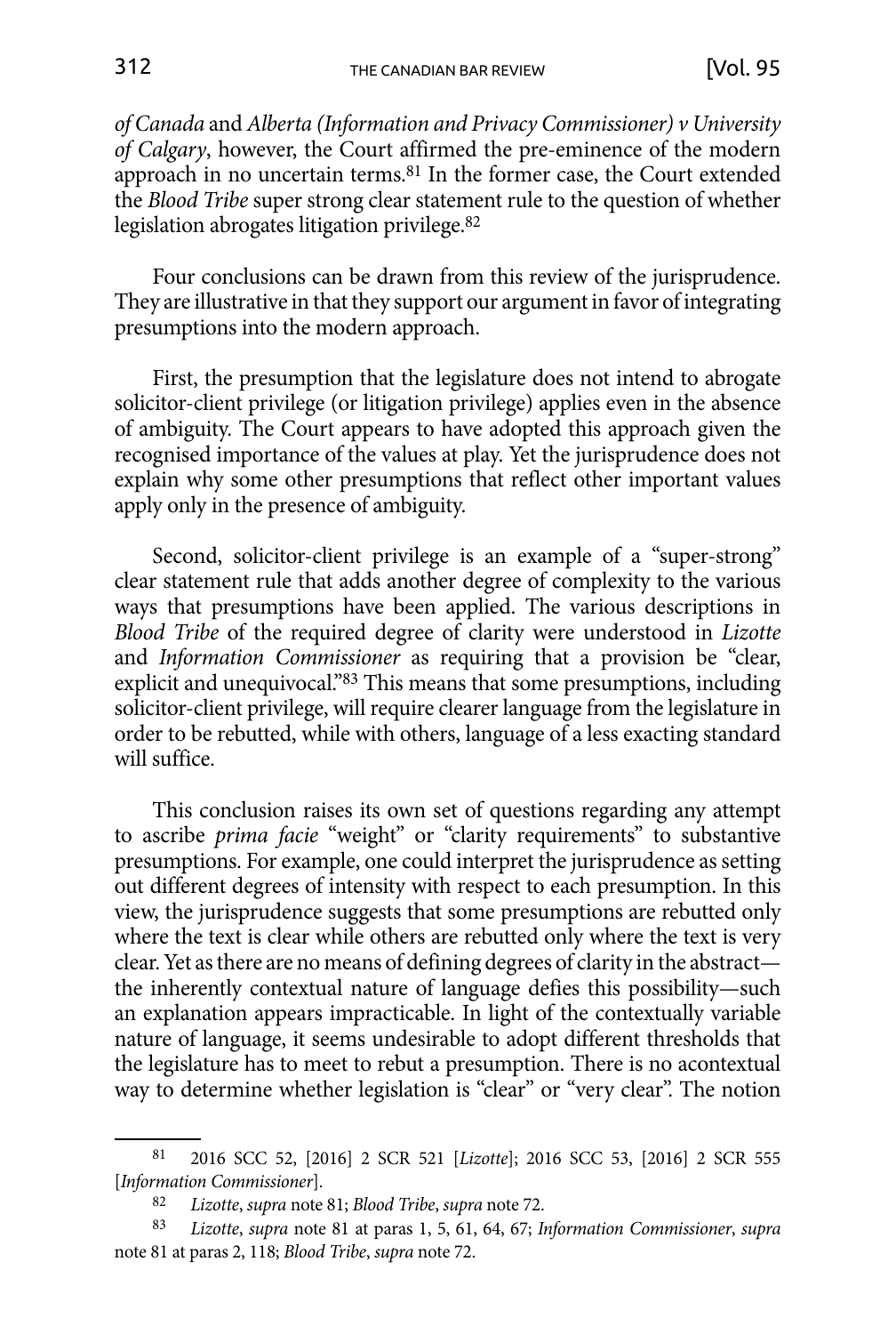of clarity inherently imposes an undefinable standard on the legislature. There is no bright-line rule on when a statutory provision would appear to be "clear" enough to rebut a presumption. This is part and parcel of the problem of statutory interpretation: determining whether or not statutory language is clear enough to convey meaning forms a central part of the judicial role in statutory interpretation. This determination of meaning will always involve some degree of subjectivity as judges have yet to develop a mechanically applicable means of recognising specific degrees of clarity.

Ultimately, attributing different weight to substantive presumptions, while well entrenched in the jurisprudence, is problematic. For one thing, the types of cases that come before the courts are generally already about competing principles and values: establishing an artificial and "objective" ranking of competing principles and values would amount to shortcircuiting the work that forms the very core of the judicial role in statutory interpretation. Furthermore, assigning *prima facie* weight to certain values ignores the fact that these values may bear comparatively less weight in different factual circumstances; the process of making these value judgments in the context of each case is better made with transparent and candid justification rather than by the application of predetermined weighted rules. Finally, weighting presumptions seems to be at odds with the modern approach to statutory interpretation, which requires a consideration of the words of the statute and the contextual factors that inform its interpretation without necessarily saying that one factor is objectively more important than another. In light of these concerns, the framework we propose does not attempt to assign *a priori* weight to principles of interpretation.

A third conclusion can be drawn from the cases about solicitor-client privilege. In assessing whether the presumption should be extended, the Court conducted a fulsome examination of the important values that the presumption helps protect. There is an extensive discussion of the fundamental position that solicitor-client privilege plays in the administration of justice that informs the scope and application of the presumption. This, we will argue, is where the emphasis should lie when considering a presumption in the exercise of statutory interpretation. Presumptions are important in that they draw attention to fundamental social values that—as part of the context in which courts function—should receive consideration in the interpretive exercise.

Fourth, and finally, these cases underline that the development and application of these super strong clear statements rules does not mark a reversion by the Court to a plain meaning approach to statutory interpretation; the modern approach remains the fundamental principle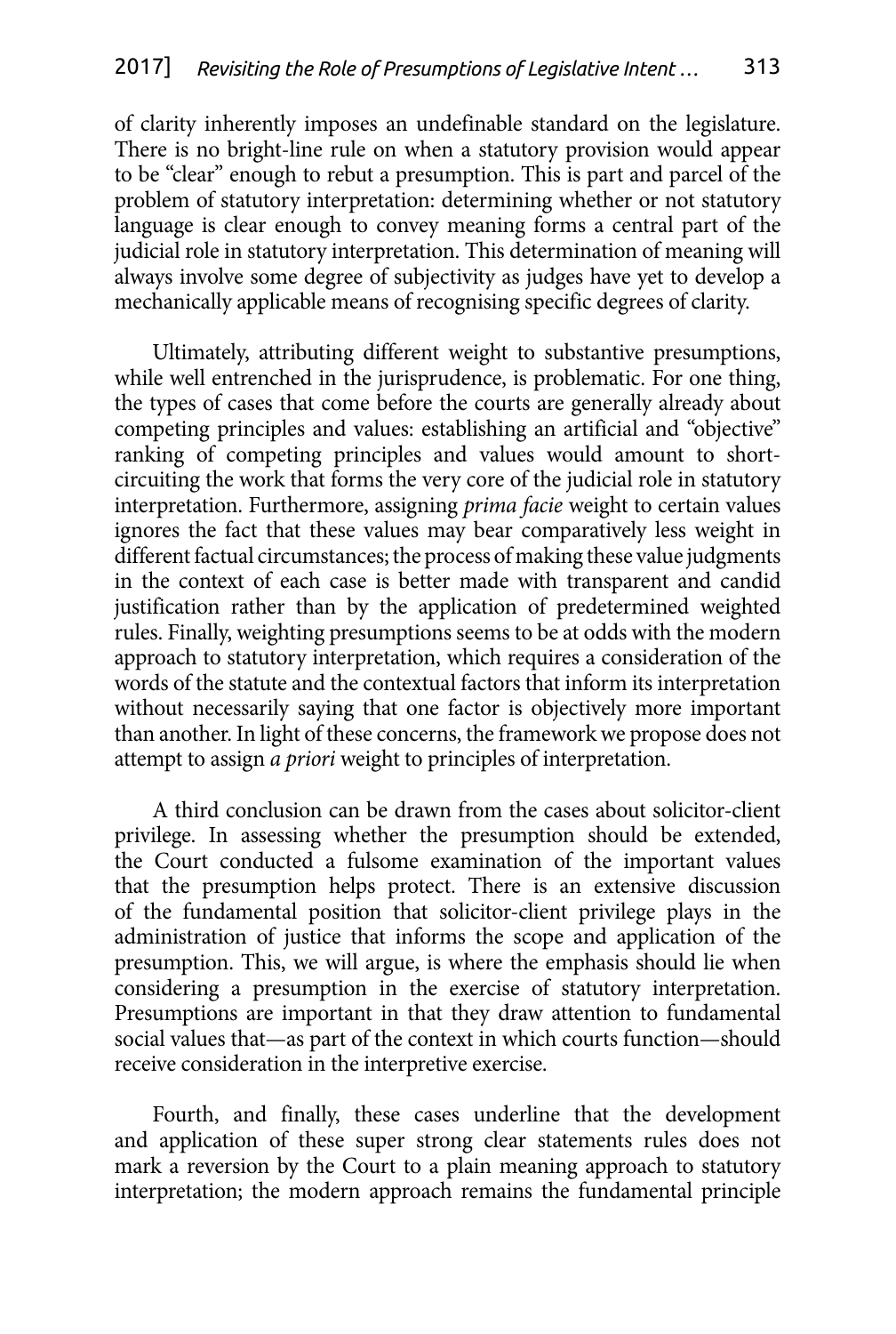<span id="page-17-0"></span>of statutory interpretation.84 The Court has reaffirmed many times that the modern approach to interpretation is the preferred approach and our proposals as to how presumptions ought to be applied is intended to address this. A word of caution, however: where super strong clear statement rules require clear and unequivocal wording in the statute to displace the presumption, and where the factors in the modern approach are displaced by that requirement alone, then it would seem that the plain meaning rule may be creeping back into the interpretive process.

# **C) The State of Presumptions Today**

As it stands, there is no overall framework for when and how substantive presumptions should be applied in the interpretative process. Rather, presumptions are applied at different points in the interpretative process and are assigned different weights with little justification. While this approach is evident in the jurisprudence, it deserves further consideration as it risks undermining the legitimacy of presumptions of legislative intent as judicial tools in the exercise of statutory interpretation. The reason for this should be obvious. The legitimacy of presumptions is premised on the assumption that the legislature is aware of the values and principles underlying each presumption. It is on this basis that the legislature is *presumed* to intend certain outcomes through its drafting of statutory language. Based on the obvious importance of these values and principles, legislatures are implicitly deemed to know when each presumption will apply. This premise is hard to sustain, however, if substantive presumptions are applied in different—and even inconsistent—ways by interpreting courts without explanation. This in turn lends support to criticism that judges selectively rely on presumptions to support a particular outcome rather than use them consistently as interpretative tools. It also makes a complex interpretive process even more unpredictable, which does little for the transparency of judicial reasons or the development of a dialogue between the judiciary and the legislature. The bottom line, then, is that presumptions of legislative intent should not be treated in an *ad hoc* manner and reliance on them ought to be better integrated into the modern approach to statutory interpretation.

# **4. The Way Forward**

# **A) Reaffirming the Modern Approach**

The Supreme Court has long endorsed the modern approach to interpretation as definitive. As we have seen, however, many of the current approaches to substantive presumptions foreclose the possibility of any

<sup>84</sup> *Lizotte*, *supra* note 81 at para 61; *Information Commissioner*, *supra* note 81 at paras 29, 78.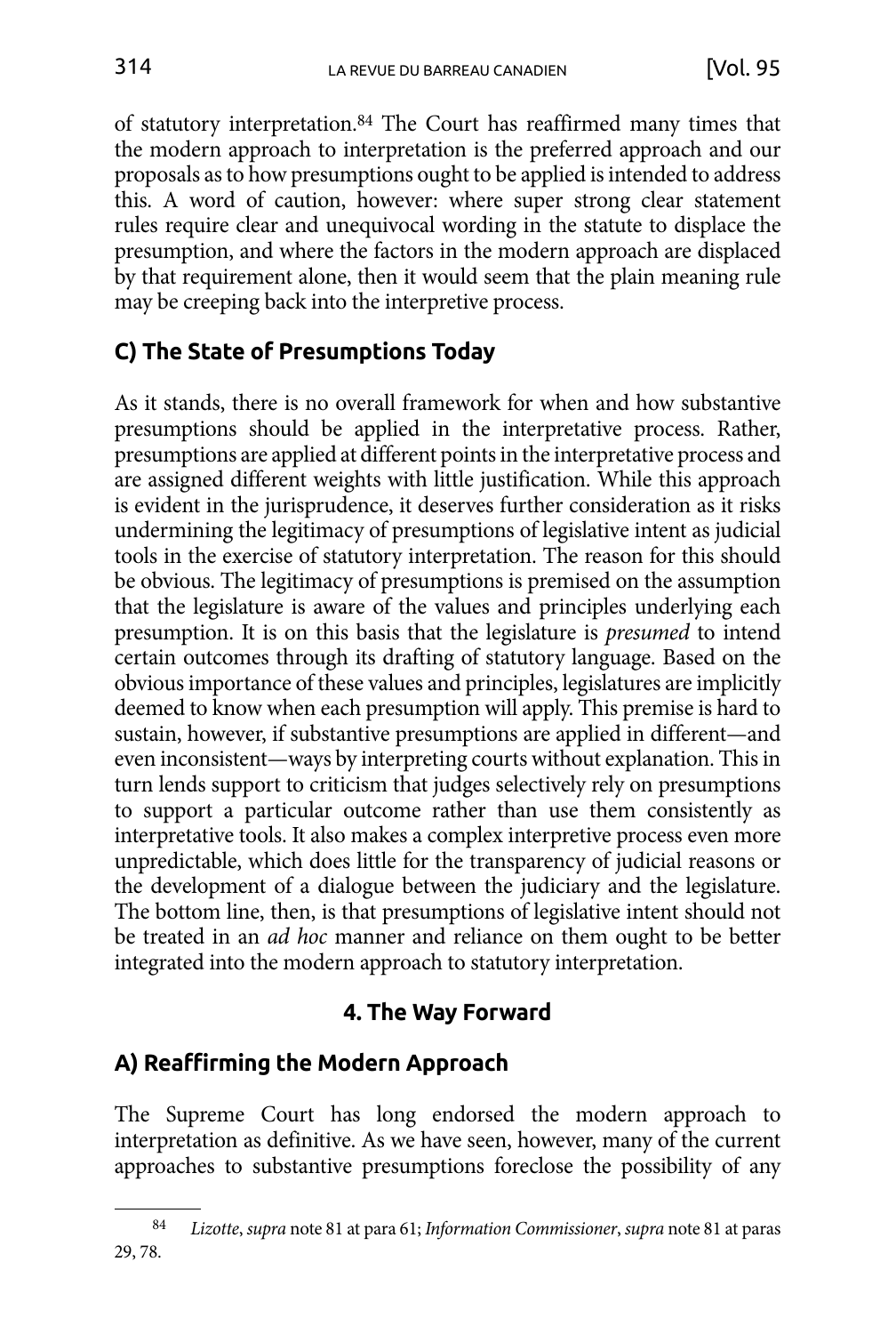meaningful engagement with the modern approach. First, "strict" or "liberal" construction rules fit uneasily with the full examination of the statutory text and context called for under the modern approach. Similarly, presumptions of last resort (i.e. those considered only in the event of ambiguity) seem to require that certain fundamental values on which presumptions are based cannot be considered as part of the interpretative context absent ambiguity. Finally, presumptions of first resort (i.e. those that apply absent clear words to the contrary) are equally incongruent with the full contextual analysis. More often than not, presumptions of first resort determine the interpretative outcome, absent clear language to the contrary. But this interpretative starting place is hard to reconcile with the full consideration of text and context for which the modern approach calls.

Each of these divergent approaches to substantive presumptions are hard to reconcile with the fundamental aim of the modern approach to interpretation, which is to fully effectuate legislative intent by considering all *relevant* sources of statutory meaning. Either by mandating a particular outcome absent an express statement of contrary intent or by relegating any consideration of their underlying values to a position of last resort, most of our current approaches to substantive presumptions risk defeating this aim at the outset. This conclusion is troubling for one reason above all: by foreclosing a full application of the modern approach, these divergent rules echo the plain meaning rule, which was once the dominant theory of interpretation in Canada. Under the plain meaning rule, courts could only rely on contextual sources of meaning if the statutory text itself was ambiguous on its face. If the text was plain, as Sullivan writes, "there [was] no need for interpretation; the plain meaning [prevailed] over other evidence of legislative intent to the extent of any discrepancy."85 In other words, the determination that the text in question possessed a "plain meaning" foreclosed any consideration of contextual factors. This rule has been definitively criticised by both scholars and judges for its failure to account for the inherent ambiguities of language and was authoritatively rejected following the Supreme Court's adoption of the modern approach in *Rizzo*. 86 Yet despite the recognized importance of considering statutory language in its *full* context, an *ad hoc* approach to substantive presumptions bears the same risk as a return to the plain meaning rule—the risk of precluding judges from conducting the full contextual analysis required by the modern approach.

<sup>85</sup> Ruth Sullivan, "Statutory Interpretation in the Supreme Court of Canada" (1999) 30:2 Ottawa L Rev 175 at 201 [Sullivan, "Statutory Interpretation"].

<sup>86</sup> See e.g. Côté, Beaulac & Devinat, *supra* note 2; *2747-3174 Quebec Inc v Quebec (Régie des permis d'alcool)*, [1996] 3 SCR 919 at paras 160, 166, 201, 140 DLR (4th) 577; *Rizzo*, *supra* note 8.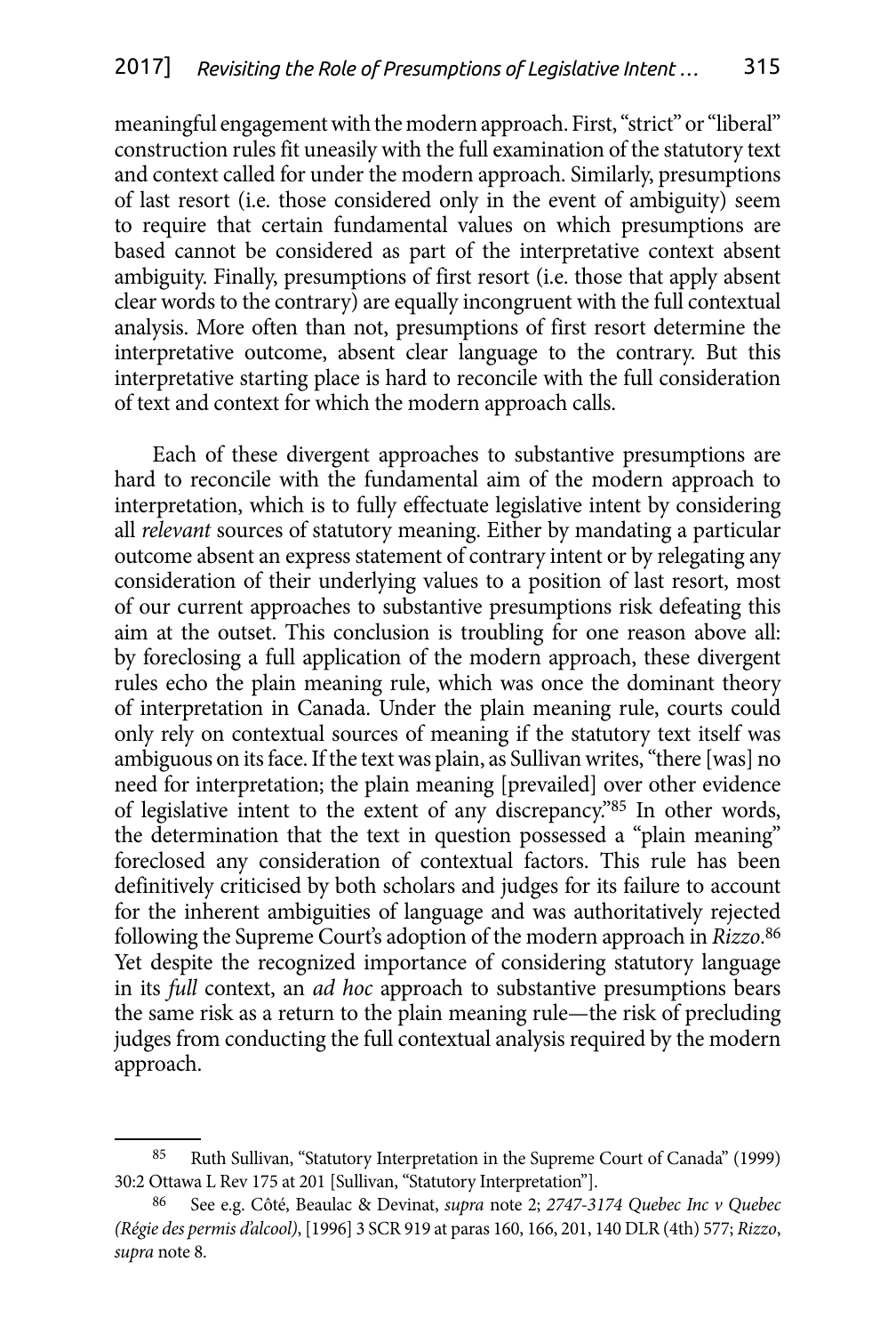<span id="page-19-0"></span>In our view, the modern approach is premised on the fact that language and its intended meaning—is inherently contextual. We also suggest that the values underlying substantive presumptions form a meaningful part of the context in which laws are enacted. As Sullivan writes, "[p]resumed intention embraces the entire body of evolving legal norms which contribute to the legal context in which official interpretation occurs."87 As an integral element of the context in which legislation is drafted, substantive presumptions and the values they represent—should be folded into the modern approach rather than remain outlier rules subject to inconsistent application. The final section of our paper provides a detailed proposal for how this integration should take place.

### **B) Integrating Substantive Presumptions into the Modern Approach**

We propose that substantive presumptions play a legitimate role within the modern approach because they recognize certain important values that form part of the "entire context" in which legislation is drafted. As these values form the backdrop of our society, there is consequently no reason to exclude them from the interpretive process. On this point, we wholly agree with Sullivan, who writes that "[a] third dimension of interpretation referred to in the modern principle is compliance with established legal norms. These norms are part of the 'entire context' in which the words of an Act must be read. They are also an integral part of the legislative intent, as that concept is explained by Driedger."88 The principles that underpin these presumptions reflect societal values of primary importance and established legal norms. It should therefore not be a stretch to expect that the legislature has these principles in mind when drafting laws nor is it unreasonable to expect that the legislature will not trench on these principles lightly (i.e. absent a clear indication). In order to align the law of statutory interpretation with this view, we propose four significant changes to the current law.

#### **1) Abandon the Language of Presumptions and Rules of "Strict" or "Liberal" Construction**

We propose to abandon "strict" or "liberal" construction common law rules as well as the language of "presumptions". Instead, we ought to speak—and think—in terms of principles of interpretation. We do so for two main reasons.

<sup>87</sup> Ruth Sullivan, *Sullivan and Driedger on the Construction of Statutes*, 4th ed (Markham: Butterworths, 2002) at 2.

<sup>88</sup> Sullivan, *Statutes*, *supra* note 1 at 8.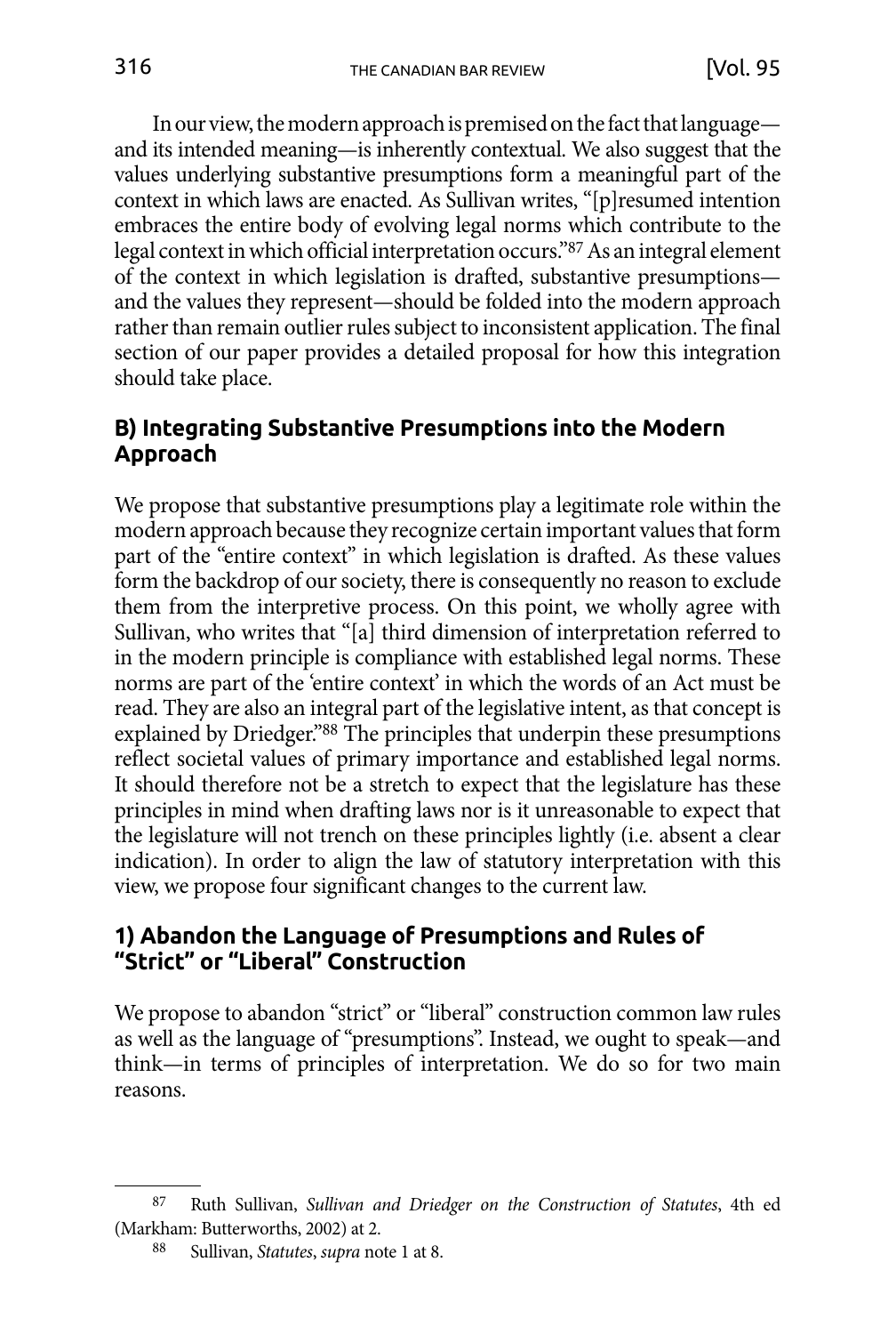<span id="page-20-0"></span>First, rules calling for "strict" or "liberal" construction tend to obscure the values being served and are frequently contradictory. Remedial laws (which are to be generously construed) often change the common law (which can only be done by clear language.) Moreover, the difference between a "strict" or "liberal" construction rule and a presumption rebuttable by clear language is more a matter of form than of substance. It is unclear what the difference is between applying "strict construction" and requiring a "clear intent" to achieve the opposite of what is presumed to be the intent.

Second, the use of the term "presumptions" is unhelpful and potentially misleading. In the general law, presumptions are either alternative statements of the burden of proof (for example, the presumption of innocence) or shortcuts to proof of certain facts once others have been established (for example, inferring death from absence of the person for seven years and the person being unheard of by persons likely to have heard after due inquiry are proved). A true presumption mandates a factual conclusion either until the contrary is proved or there is some evidence to the contrary. Presumptions in the general law thus compel an outcome and have a certain weight in the sense that a defined state of the evidence must exist before their operation will be ousted. Presumptions of legislative intent, however, are not concerned with the burden of proof and do not come into operation once other facts have been established. Rather, they are principles of interpretation. Principles do not presumptively apply and are not "rebutted"; they state in general terms a requirement of justice that may have different impacts on the outcome of a particular case in different situations.89

Getting away from the language of presumptions would help to break these interpretative principles free of the idea that their operation depends on the existence of a particular state of affairs or is concerned with the burden of proof or that some specific element must be present to "rebut" their application.

## **2) Abandon "Super Strong" Clear Statement Rules**

Next, we propose that principles of interpretation ought not to be assigned differing weights in terms of the degree of clarity that is needed to overcome the interpretative outcome that results from their application. Four points support this proposal.

As discussed earlier, weighted presumptions fit uneasily within the modern approach in which the different elements of the contextual approach

<sup>89</sup> See e.g. *R v Jones*, [1994] 2 SCR 229, 114 DLR (4th) 645; *R v Hart*, 2014 SCC 52 at para 124, [2014] 2 SCR 544; RM Dworkin, "Is Law a System of Rules?" in RM Dworkin, ed, *The Philosophy of Law* (New York: Oxford University Press, 1977) 38 at 47.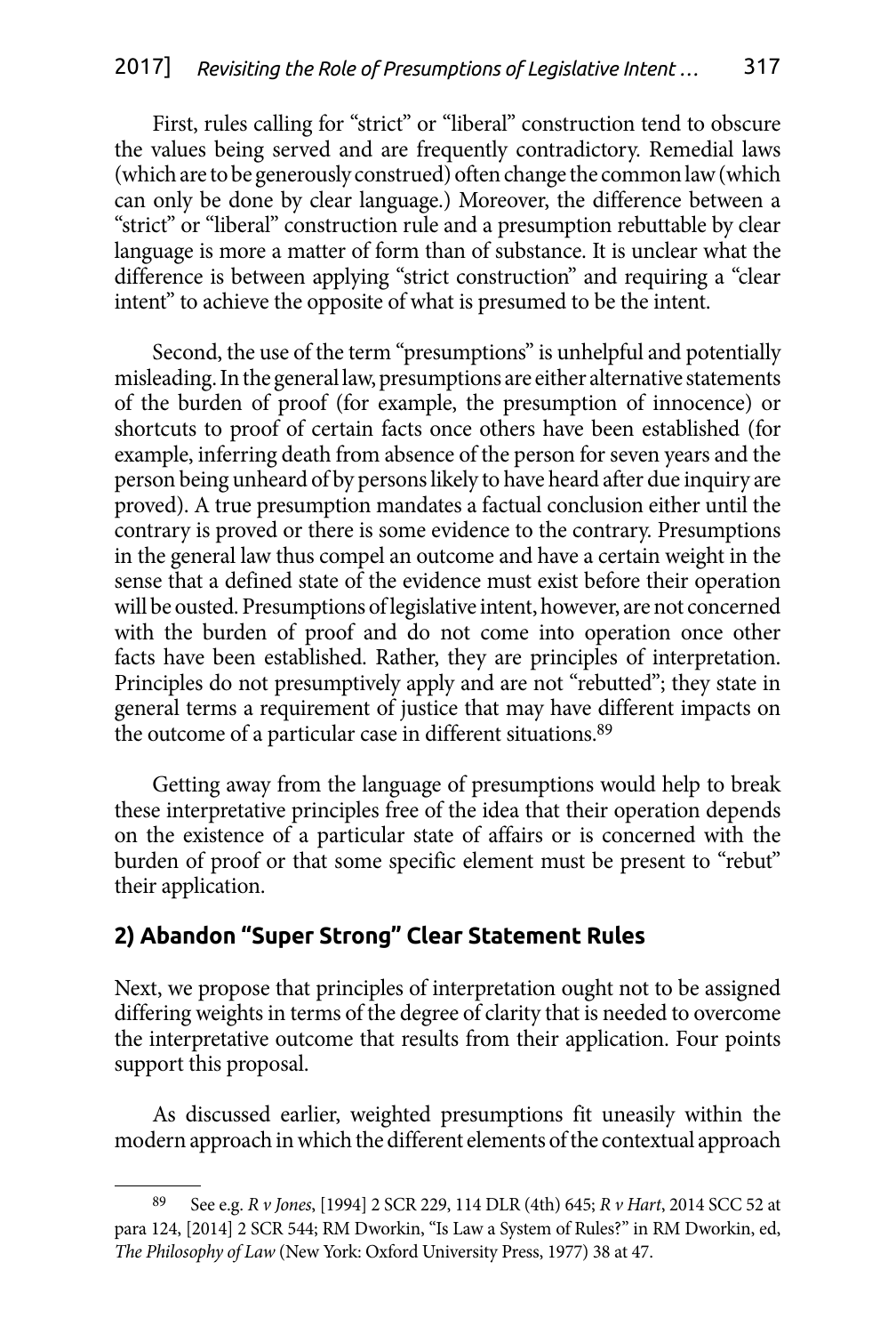<span id="page-21-0"></span>are not assigned predetermined weight but are rather considered as a whole. Weighting presumptions in effect ranks some underlying values as more important than others and makes objective, predetermined decisions about the importance of each value without additional *contextual* information critical to making such choices. Further, the assignment of weight risks relegating the modern approach to a secondary consideration where a "strong presumption" is being applied. Finally, it is doubtful that degrees of statutory clarity can be defined. While there will inevitably be debates about whether a particular text is clear, there is little to be gained by debates about whether a text is merely clear as opposed to "very" or "really" clear. The wide array of modifiers used in the jurisprudence to describe degrees of clarity do not seem to add a great deal to the interpretative process.

#### **3) Apply Presumptions as Part of the Modern Approach to Interpretation**

Our main recommendation concerns the full integration of the substantive presumptions into the modern approach. When applied as principles of last resort (i.e. only in the presence of ambiguity), presumptions and their underlying values are excluded from the contextual factors to be considered under the modern approach. As Sullivan observes, this jars with the aims of the modern approach. As she writes: "[a]fter the *Rizzo* case, one would have expected the question of whether a text is ambiguous to have no bearing on the question of what a court should look at in resolving the statutory interpretation problem. In every case, the entire context is to be taken into account."90 If the aim of the exercise is to glean the intention of the legislature, then it would make sense to consider the fundamental values that the legislature must bear in mind when drafting legislation (i.e. those embodied in substantive presumptions) in addition to other factors like the statutory scheme and the relevant legislative history. As Sullivan argues, "[t]o suggest that the norms underlying presumptions must not be considered unless a text proves to be ambiguous after the completion of an analysis based on Driedger's modern principle falsely presumes that legal norms do not form part of the context in which legislation is drafted and read."91 Excluding the values underlying substantive presumptions from the interpretive context is problematic because, as Sullivan writes:

Certainly every legislative drafter is aware of these norms and what is required to rebut them. Legally educated interpreters have the same knowledge and appropriately rely on it when forming an impression of the intended meaning of a text, its purpose or the consequences that the legislature would likely have wished to avoid."92 When

<sup>90</sup> Sullivan, *Statutes*, *supra* note 1 at 22.

<sup>91</sup> *Ibid* at 486.

<sup>92</sup> *Ibid*.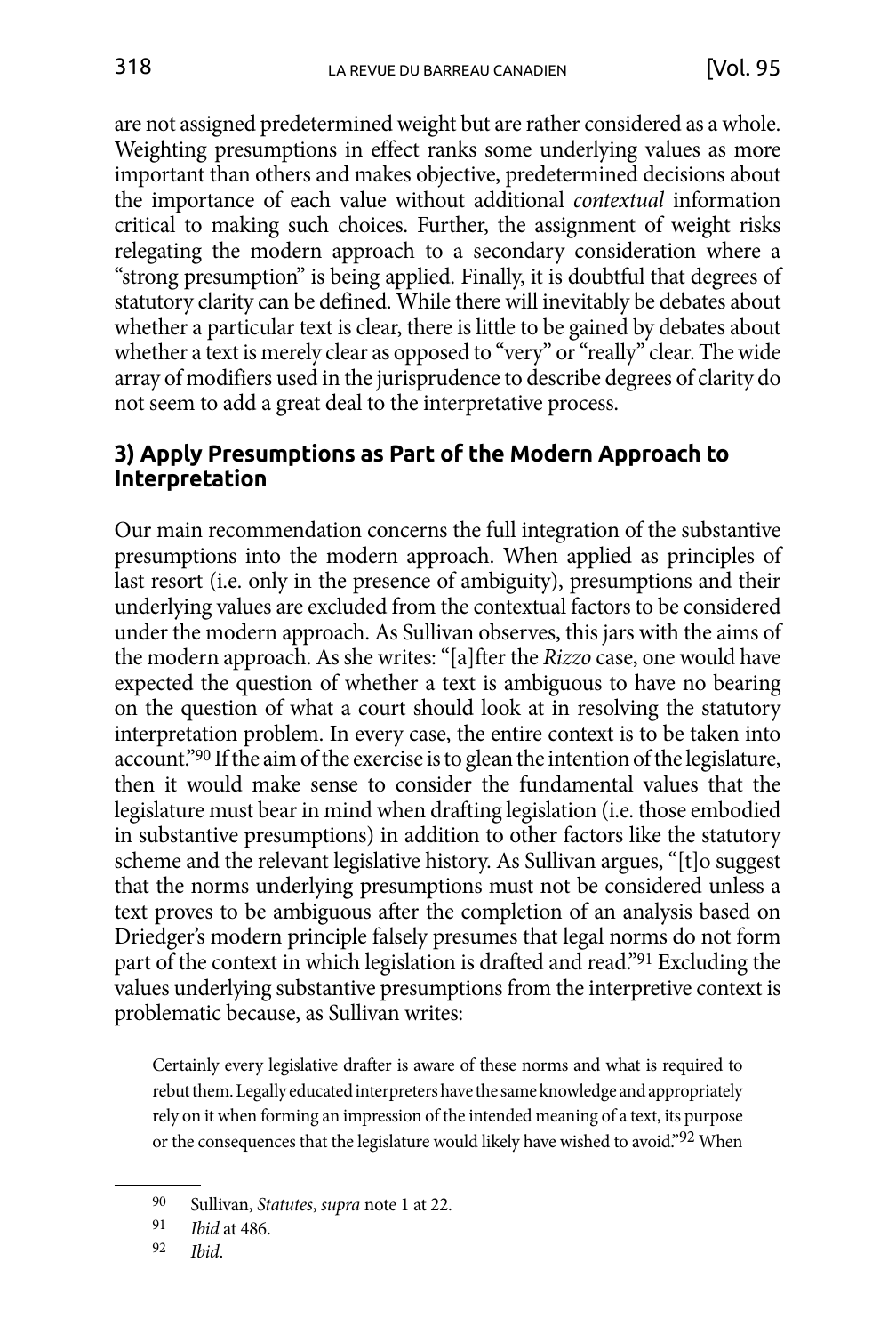presumptions are applied as super-clear statement rules, the converse problem arises because in such cases, the modern approach to interpretation is subordinated to the presumption.

These principles of interpretation—and more particularly the values that they embody—should always be considered as part of the statutory context within the modern approach to statutory interpretation. To conclude otherwise would risk backsliding into a "plain meaning" approach or creating more uncertainty as to what interpretative framework applies in statutory interpretation.93 It is largely for this reason that substantive presumptions should be treated as principles of interpretation that are "part of the context which the modern approach requires to be considered."94 This is reflective of the underlying premise that the legislature is aware of the values and policies underlying the various presumptions of legislative intent and that they form a part of the context in which legislation is drafted and later enacted.95

Integrating substantive presumptions into the "entire context" of statutory interpretation is, in a sense, a full evolution of the modern approach.96 Interpretation under the modern approach aims to be flexible and pragmatic, responding to the nuances of both language and "reality". In achieving this ideal, it rejects the mechanical application of hard and fast rules as determinants of meaning. Our proposal takes us one step further to fully realizing this aim: by stripping presumptions of any mechanical application and fully integrating them into the modern approach, our framework invites interpreters to consider the values underlying an applicable presumption as part of the statutory context *from the very start* of the interpretive process.

What does this mean in practice? Remember that the modern approach requires that "the words of an Act are to be read *in their entire context* and in their grammatical and ordinary sense harmoniously with the scheme of

<sup>93</sup> *Ibid* at 9.

<sup>94</sup> *ADH*, *supra* note 67 at para 28, cited in Sullivan, *Statutes*, *supra* note 1 at 486; Eskridge, *Dynamic Statutory Interpretation*, *supra* note 5 at 275.

<sup>95</sup> See *Hape*, *supra* note 48; *ADH*, *supra* note 67.

<sup>96</sup> See e.g. Lorne Neudorf, "Taking Comparative Law Seriously: Rethinking the Supreme Court of Canada's Modern Approach to Statutory Interpretation" (2017) Stat L Rev [forthcoming in 2017], where Neudorf makes a similar point regarding the use of foreign legal sources in statutory interpretation. He argues that "meaningful comparisons to foreign law" should be incorporated into the "broader context from which the court can draw insight in appropriate cases." Concluding that a more structured approach to the consideration of foreign sources would enhance the legitimacy of statutory interpretation, he makes a recommendation similar to our own, namely, that a broader understanding of "context" would lead to greater methodological consistency.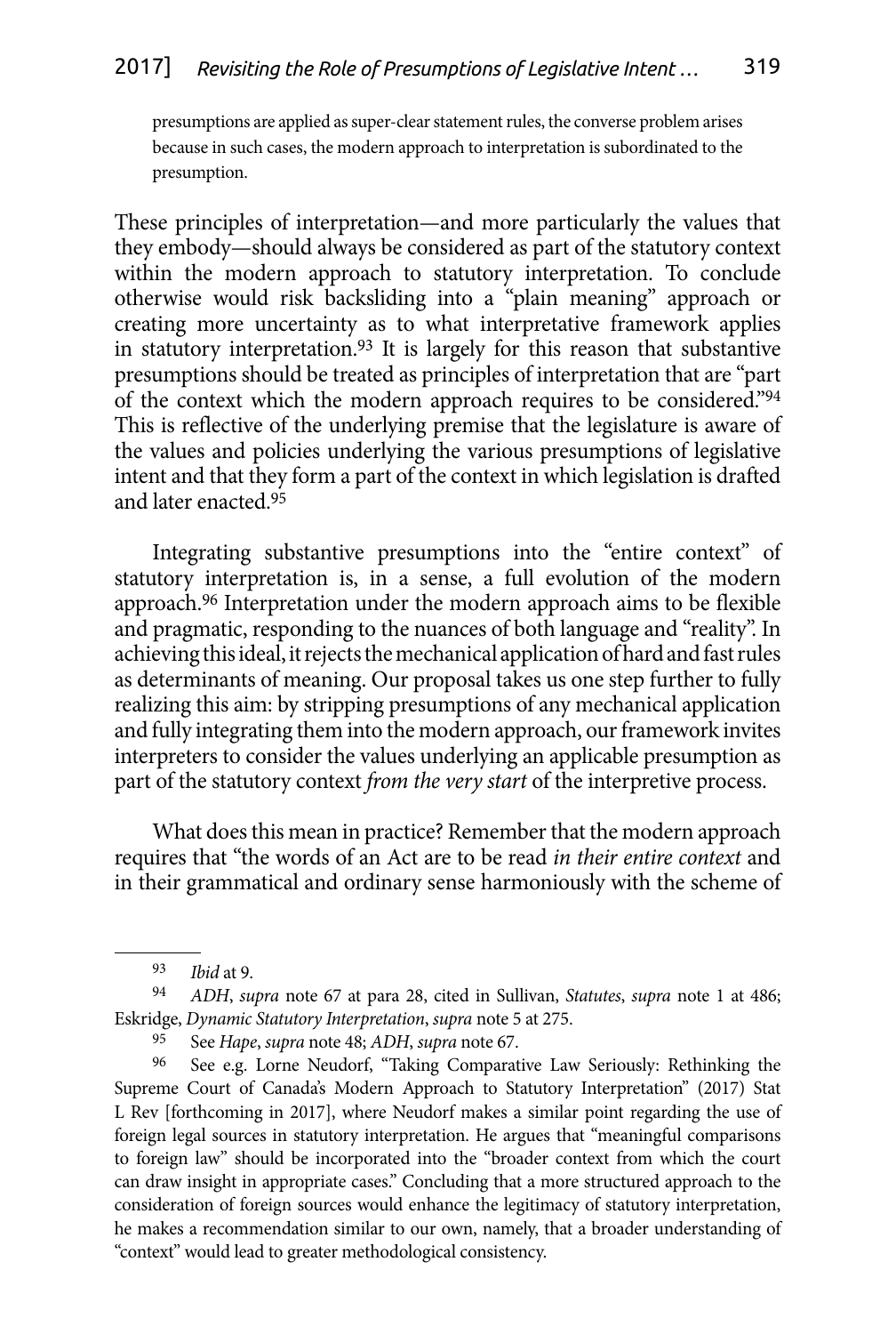the Act, the object of the Act, and the intention of Parliament."97 We note, however, that the modern approach itself does not ascribe any predetermined weight or value to these variables nor does it mandate any particular order if they are to be considered. We conclude from this absence of precision that the modern approach invites judges to consider all relevant textual and contextual sources of meaning as part of their interpretive process.<sup>98</sup> Simply put, if the values underlying applicable presumptions form part of the interpretive context, then the modern approach requires that they be considered both in the initial determination of meaning *and* in any eventual resolution of ambiguity should that initial determination fail to produce a single conclusive interpretation. Indeed, there may not be a single conclusive interpretation in many of the cases that come before appellate courts. What matters, however, is that interpreters fully engage with the underlying values at play and provide transparent justifications for their chosen interpretation rather than rely on predetermined rules regarding when and how certain presumptions should apply.

An obvious corollary to this approach is that strict ambiguity should not be required for these principles to play a role in the interpretive process (with the exception of the presumption that the legislature intends to comply with *Charter* values, of which more to follow).<sup>99</sup> Relegating these principles to solely resolving ambiguity or elevating them to driving the interpretation absent a different intent divorces them from the contextual factors considered under the modern approach. Either approach deprives the court of an exhaustive and complete analysis of the intended meaning of the legislation. Rather, these principles of interpretation should play a role from the beginning as contextual factors subsumed within the modern approach to statutory interpretation.

However, if a full contextual analysis, which includes consideration of the values underlying an applicable presumption, leads to the conclusion that the legislative text is ambiguous in the strict sense (i.e. that there are at least two equally plausible interpretations), the principles of legislative intent will likely play a decisive role. In other words, if the court finds the text to be

<sup>97</sup> *Rizzo*, *supra* note 8 at para 21, citing Driedger, *supra* note 9 at 87 [emphasis added].

<sup>98</sup> Several statements in the jurisprudence support this approach. Consider, for example, the following statement by Bastarache J in *ATCO Gas & Pipelines Ltd v Alberta (Energy & Utilities Board)*, 2006 SCC 4 at para 48, [2006] 1 SCR 140 [emphasis added]: "This Court has stated on numerous occasions that the grammatical and ordinary sense of a section is not determinative and does not constitute the end of the inquiry. The Court is obliged to consider *the total context* of the provisions to be interpreted, no matter how plain the disposition may seem upon initial reading." It is on this basis that Bastarache J "[proceeded] to examine the purpose and scheme of the legislation, the legislative intent *and the relevant legal norms*" as part of his assessment process.

<sup>99</sup> *Supra* note 13.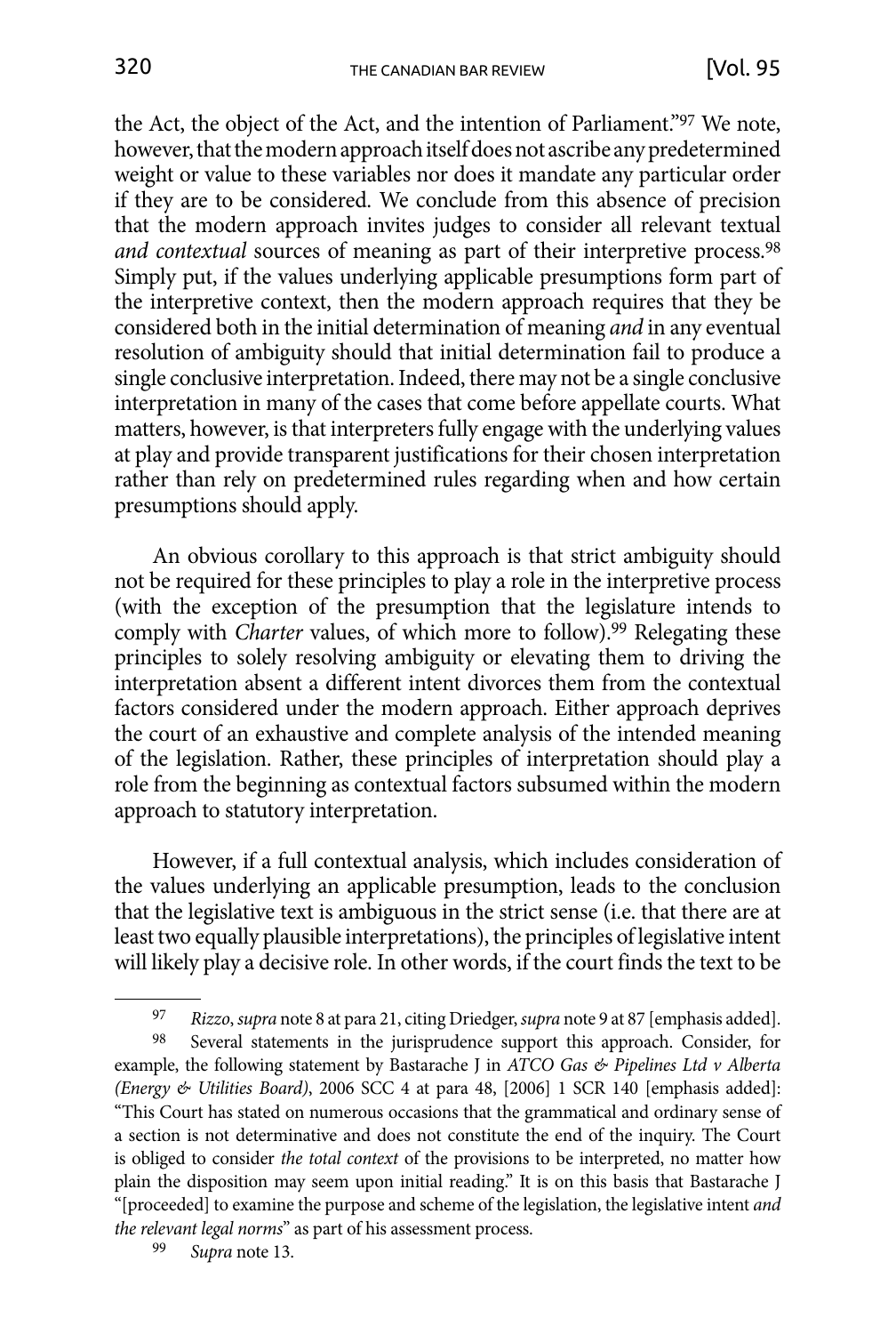ambiguous having considered all relevant values as part of the full contextual approach, the interpretative result should be reached in accordance with the applicable principle of interpretation. Yet this is not because the principle functions as a tie-breaking rule between equally plausible interpretation. It is because, more often than not, the value underlying the principle will be of more relative importance than other indicators of meaning within the interpretative context, leading courts to choose the interpretation that respects the value in question rather than one that does not. This, however, can only be done if there is no conflicting and applicable principle of interpretation.

Ambiguity, then, must be clearly defined. As the court stated in *Bell ExpressVu*, ambiguity should only arise where the provision must be reasonably capable of more than one meaning, each equally consistent with the intentions of the statute.<sup>100</sup> It is only in these situations that a presumption will likely play a "decisive" role in the interpretive exercise. We repeat, however, that ambiguity is not a requirement for the court to *consider* a relevant principle; in all cases, presumptions should be considered in assessing the meaning of the words of a statute, even before there is a finding of strict ambiguity.

We think that this emphasis on the values underlying principles of interpretation will also enhance candid and transparent justification. The perennial critique of substantive presumptions is that they are nothing more than rhetorical expedients for judges to produce particular policy outcomes. Reinforced by methodological clarity, transparent and candid justification wards off criticism of unrestrained judicial discretion while providing a clear standard for legitimate interpretation.<sup>101</sup> Courts should therefore engage in frank discussions of *why* a given principle applies and what importance it is given in the particular context. In particular, courts should set out and consider not only the contextual factors that justify their decision to apply a principle but also those that weigh against it and explain why these are not determinative. Integrating presumptions into the modern approach is not to be considered a free-for-all approach to interpretation. Rather, the methodological rigour and transparency required of judicial decisions should come through in the requirement that judges engage in a frank and open discussion of the values and principles they are applying within their interpretative process. Statutory interpretation is a notoriously opaque exercise; abiding by a clear methodological framework and applying it transparently, judges can shed light on their decisions and engage the

<sup>100</sup> *Supra* note 8 at paras 29–30. See also *CanadianOxy*, *supra* note 14 at para 14.

<sup>101</sup> See e.g. David L Shapiro, "In Defense of Judicial Candor" (1987) 100:4 Harv L Rev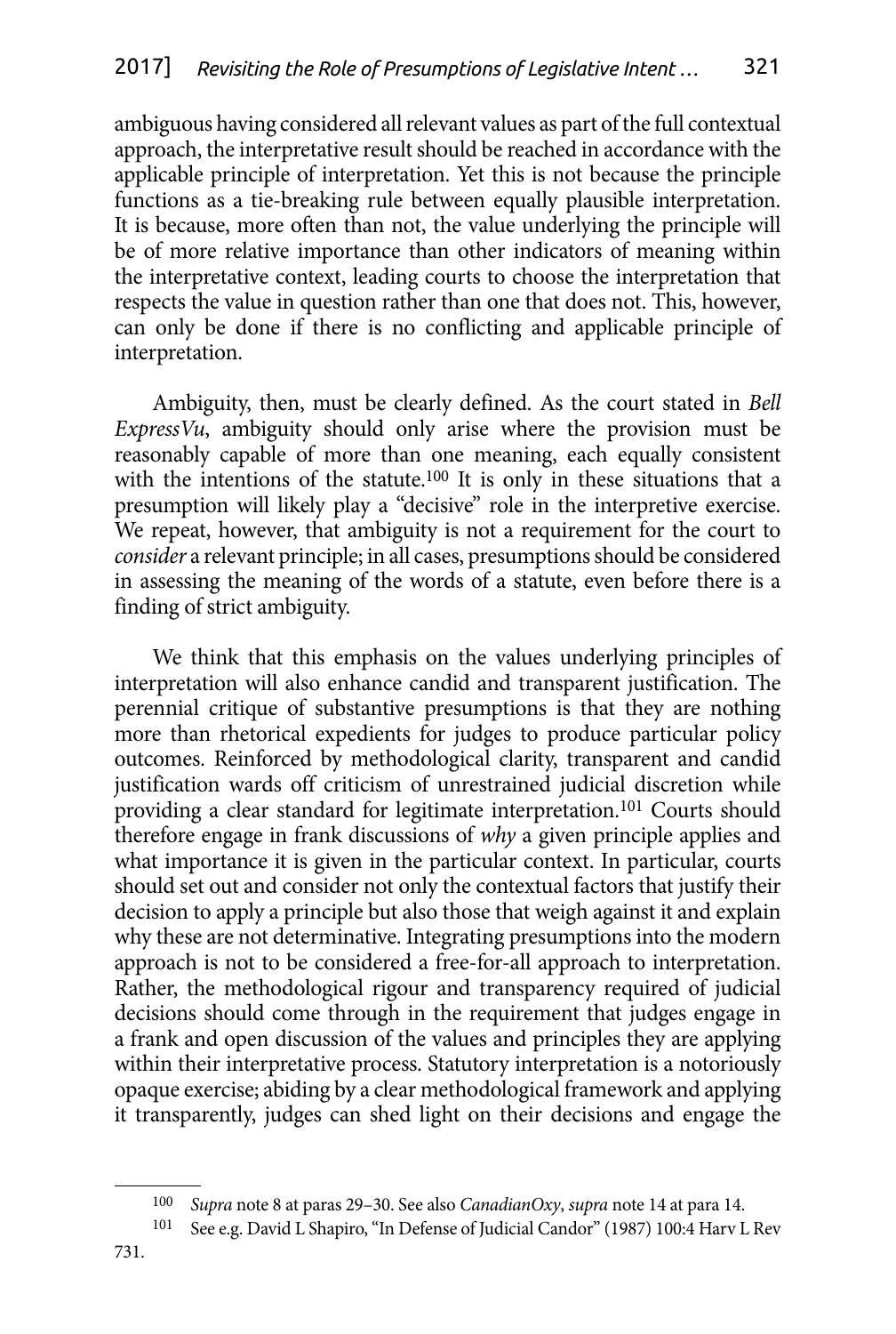<span id="page-25-0"></span>public in an open dialogue about the law and the fundamental public values that inform its interpretation.

## **4) Only Apply the Charter Compliance Presumption in the Face of Ambiguity**

We mention finally the presumption that the legislature enacts laws that respect the values embodied in the *Charter*. 102 This presumption should be applied only where there is genuine ambiguity in the legislative language that leads to "'two or more plausible readings, *each equally in accordance*  with the intentions of the statute."<sup>103</sup> The reasons for this requirement are succinctly summarized in *Bell ExpressVu*. 104 Ambiguity is required because "a blanket presumption of *Charter* consistency" could frustrate the intention of the legislature regarding the application of the *Charter*. 105 Plainly stated, if the presumption were applied before a finding of ambiguity, this might preclude the application of the *Charter* as a tool for challenging the validity of a statutory provision and the possibility that the impugned provision might be justified under section 1 of the *Charter*. 106 Rather than apply the *Charter*  to evaluate the constitutionality of legislation, the Court would simply be "consulting" the *Charter* and construing all statutory provisions as compliant even if the legislature intended the *Charter* to operate otherwise.107 As such an approach would defeat the very purpose of section 1 of the *Charter*, these considerations justify a departure from the general approach that we have described.108

103 *Bell ExpressVu*, *supra* note 8 at para 29 [emphasis in original], citing *CanadianOxy*, *supra* note 14 at para 14. For applications of this requirement, see *R v Clarke*, 2014 SCC 28 at paras 12–15, [2014] 1 SCR 612; *Charlebois v Saint John (City of)*, 2005 SCC 74 at paras 23–24, [2005] 3 SCR 563; *Wilson v British Columbia (Superintendent of Motor Vehicles)*, 2015 SCC 47 at para 25, [2015] 3 SCR 300; *United Taxi Drivers' Fellowship of Southern Alberta v Calgary (City of)*, 2004 SCC 19 at para 16, [2004] 1 SCR 485; *Harvard College v Canada (Commissioner of Patents)*, 2002 SCC 76 at para 178, [2002] 4 SCR 45; *Febles v Canada (Minister of Citizenship and Immigration)*, 2014 SCC 68 at para 67, [2014] 3 SCR 431; *Pharmascience Inc v Binet*, 2006 SCC 48 at para 29, [2006] 2 SCR 513; *R v Rodgers*, 2006 SCC 15 at para 18, [2006] 1 SCR 554.

- 104 *Supra* note 8.
- *Ibid* at case summary; *Charter*, *supra* note 13.
- 106 *Supra* note 13, s 1.

107 *Bell ExpressVu*, *supra* note 8 at para 64. See also *Willick v Willick*, [1994] 3 SCR 670 at 689–92, 119 DLR (4th) 405 [*Willick*]; *Symes v R*, [1993] 4 SCR 695, 110 DLR (4th) 470 [*Symes*]; *Charter*, *supra* note 13.

108 For an extensive discussion of the presumption of compliance with *Charter* values, see Marc Power & Darius Bossé, "Une tentative de clarification de la présomption de respect des valeurs de la *Charte canadienne des droits et libertés*" (2014) 55:3 C de D 775. The authors conduct a thorough review of the jurisprudence and conclude that courts have not applied a consistent requirement of ambiguity before resorting to this presumption. They propose that, beginning with *Hills v Canada (AG)*, [1988] 1 SCR 513, 48 DLR (4th) 193;

<sup>102</sup> *Supra* note 13.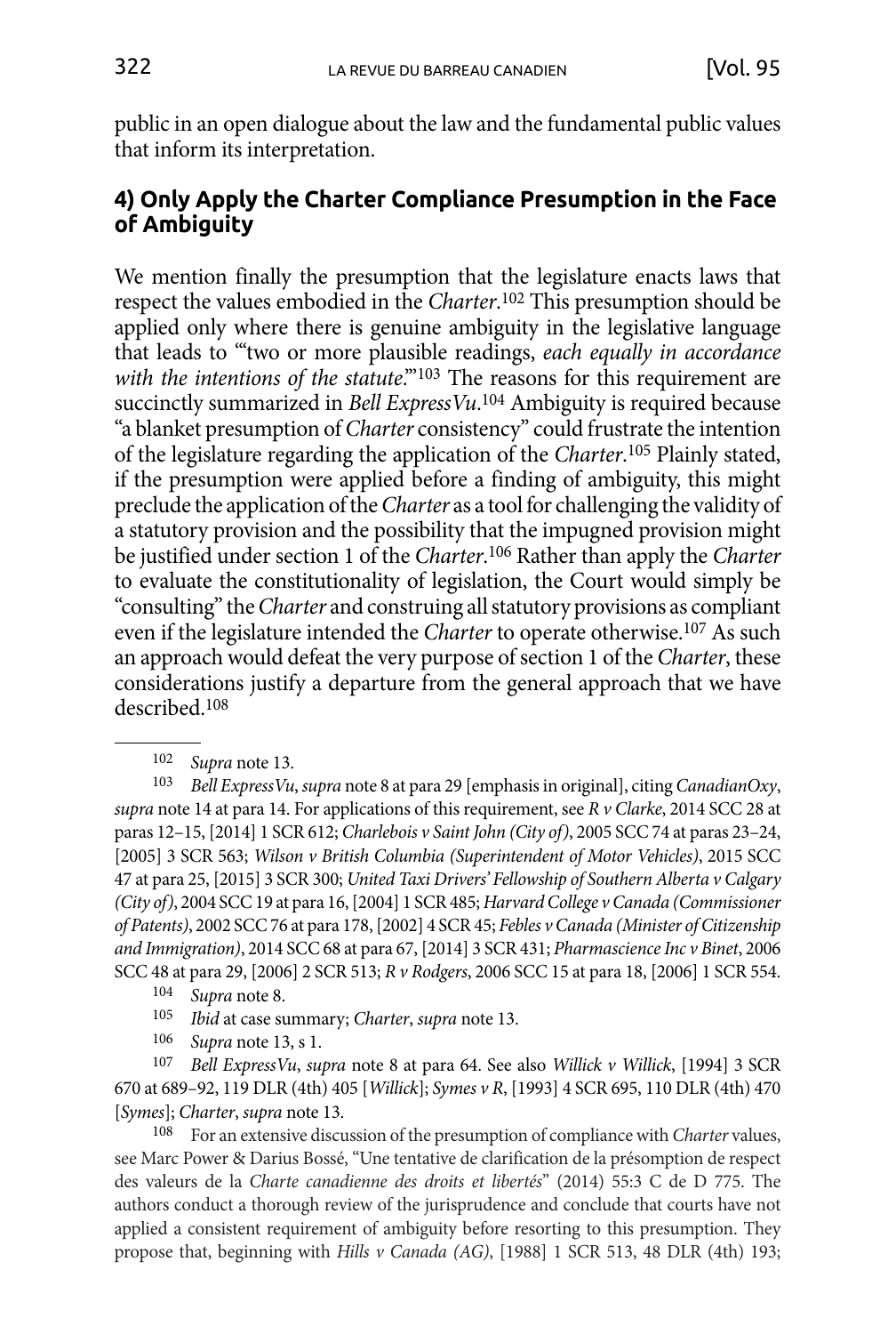#### **5. Conclusion**

<span id="page-26-0"></span>Substantive presumptions of legislative intent have been important tools in the exercise of statutory interpretation. Their application, however, has been inconsistent and a coherent overall methodological framework is lacking. This paper argues that presumptions of legislative intent should be treated as principles of interpretation that form part of the broader context in which legislation is enacted. A transparent discussion of all factors considered under the modern approach is essential to ensure that the process of statutory interpretation is not simply a means to an end.109 Of course, the process of interpreting a statute inevitably "involves choice" because language is inherently indeterminate in degrees.110 The methodological framework we propose is intended to provide a more streamlined and transparent means of justifying that choice and to prevent the manipulation of the broad and textured factors that are to be considered under the modern approach to statutory interpretation. As Sullivan writes, the rules of statutory interpretation can "limit the range of acceptable outcomes; they impose a

*Slaight Communications Inc v Davidson*, [1989] 1 SCR 1038, 59 DLR (4th) 416; and *R v Pharmaceutical Society (Nova Scotia)*,[1992] 2 SCR 606, 93 DLR (4th) 36, the Supreme Court required that, as between *two possible interpretations* of an ambiguous statutory provision, the one complying with the *Charter* should be preferred. The Court then appears to have raised this requirement of ambiguity in the form of two *equally convincing interpretations* in *Symes*, *supra* note 107 and *Willick*, *supra* note 107, thus relegating the presumption to a subsidiary role. The authors suggest that the Court then oscillated between these two definitions of ambiguity in cases like *R v Lucas*, [1998] 1 SCR 439, 157 DLR (4th) 423 and *R v Sharpe*, 2001 SCC 2, [2001] 1 SCR 45, before attempting to definitively clarify the question of ambiguity in *Bell ExpressVu*, *supra* note 8, by requiring "two or more plausible readings, each equally in accordance with the intentions of the statute"-i.e. two equally convincing interpretations (at para 29). The authors survey a number of Supreme Court and other appellate decisions to argue that this definitive standard has not been consistently applied. In the face of this inconsistency, they suggest the following: in cases where *Charter* values clearly form part of the legislative context (e.g. in cases where the statute explicitly refers to the *Charter*), courts should only require ambiguity in the form of two possible interpretations before opting for one that is *Charter*  compliant. Conversely, the *Bell ExpressVu* requirement that there be two equally convincing interpretations should be maintained for all other cases. While an extensive discussion of this issue is beyond the scope of the paper, our position is that the presumption (or principle) of *Charter* compliance requires genuine ambiguity, as defined in *Bell ExpressVu*, but *Charter* values and other basic constitutional principles are part of the context that a court may consider provided that the act of interpretation does not shortcircuit the legislature's ability to justify limitations.

<sup>109</sup> Murynka, *supra* note 7 at 16; Sullivan, "Statutory Interpretation", *supra* note 85 at 225–27.

<sup>110</sup> Sullivan, "Interpreting the *Criminal Code*", *supra* note 11 at 224. See also Yves-Marie Morissette, "Peut-on « interpréter » ce qui est indéterminé?" in Stéphane Beaulac & Mathieu Devinat, eds, *Interpretatio non cessat: Mélanges en l'honneur de Pierre-André Côté*  (Cowansville: Yvon Blais, 2011) 9 at 29.